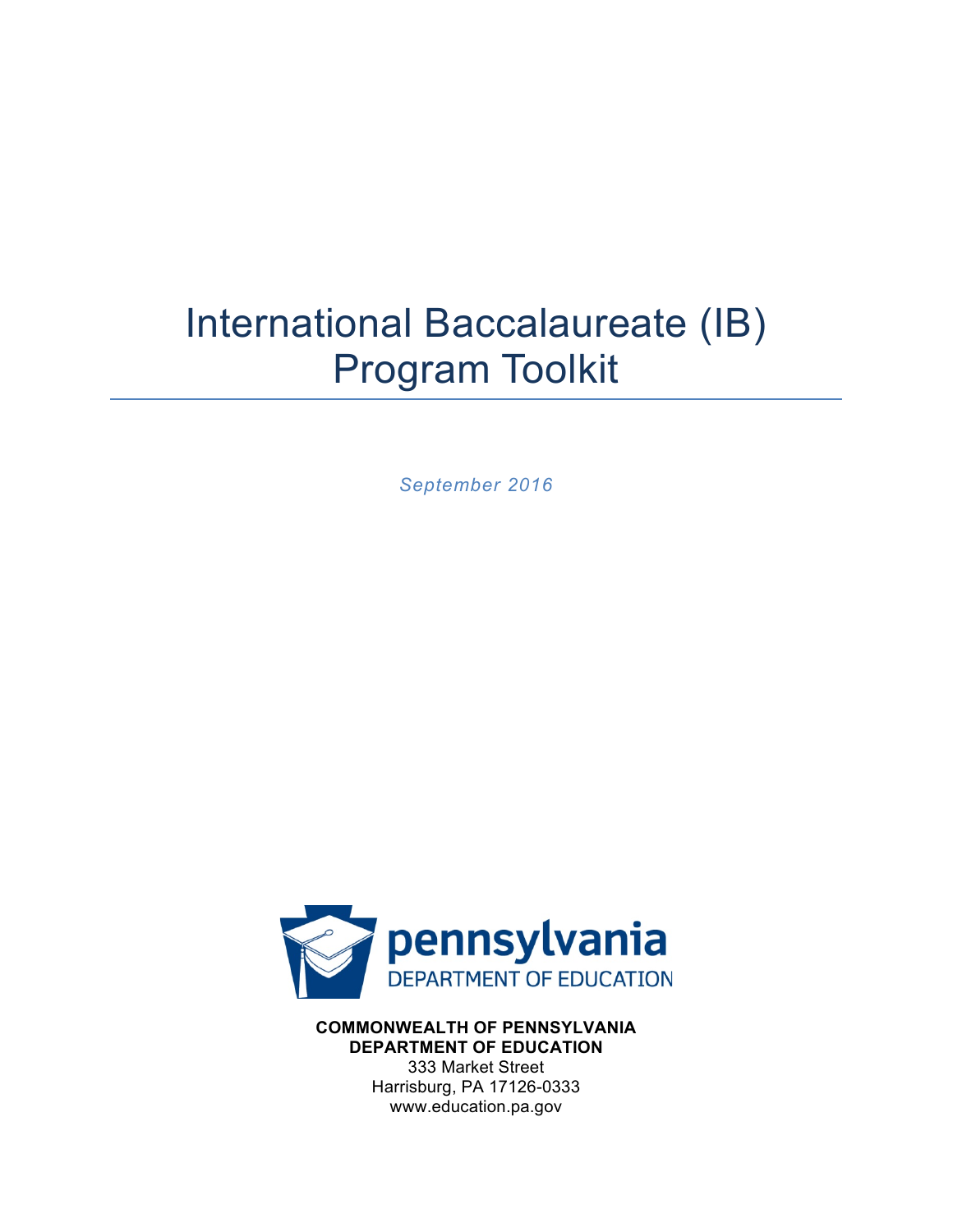

#### **Commonwealth of Pennsylvania**

Tom Wolf, Governor

#### **Department of Education** Pedro A. Rivera, Secretary

#### **Office of Elementary and Secondary Education** Matthew S. Stem, Deputy Secretary

**Bureau of Career and Technical Education** Lee Burket, Director

**Division of Adult and Postsecondary CTE** Tamalee Brassington, Chief

The Pennsylvania Department of Education (PDE) does not discriminate in its educational programs, activities, or employment practices, based on race, color, national origin, [sex] gender, sexual orientation, disability, age, religion, ancestry, union membership, gender identity or expression, AIDS or HIV status, or any other legally protected category. Announcement of this policy is in accordance with State Law including the Pennsylvania Human Relations Act and with Federal law, including Title VI and Title VII of the Civil Rights Act of 1964, Title IX of the Education Amendments of 1972, Section 504 of the Rehabilitation Act of 1973, the Age Discrimination in Employment Act of 1967, and the Americans with Disabilities Act of 1990.

The following persons have been designated to handle inquiries regarding the Pennsylvania Department of Education's nondiscrimination policies:

#### **For Inquiries Concerning Nondiscrimination in Employment:**

Pennsylvania Department of Education Equal Employment Opportunity Representative Bureau of Human Resources 333 Market Street, 11th Floor, Harrisburg, PA 17126-0333 Voice Telephone: (717) 787-4417, Fax: (717) 783-9348

#### **For Inquiries Concerning Nondiscrimination in All Other Pennsylvania Department of Education Programs and Activities:**

Pennsylvania Department of Education School Services Unit Director 333 Market Street, 5th Floor, Harrisburg, PA 17126-0333 Voice Telephone: (717) 783-3750, Fax: (717) 783-6802

If you have any questions about this publication or for additional copies, contact:

Pennsylvania Department of Education Bureau of Career and Technical Education 333 Market Street, 11th Floor, Harrisburg, PA 17126-0333 Voice: (717) 783-5530, Fax: (717) 783-6672 www.education.pa.gov

All Media Requests/Inquiries: Contact the Office of Press & Communications at (717) 783-9802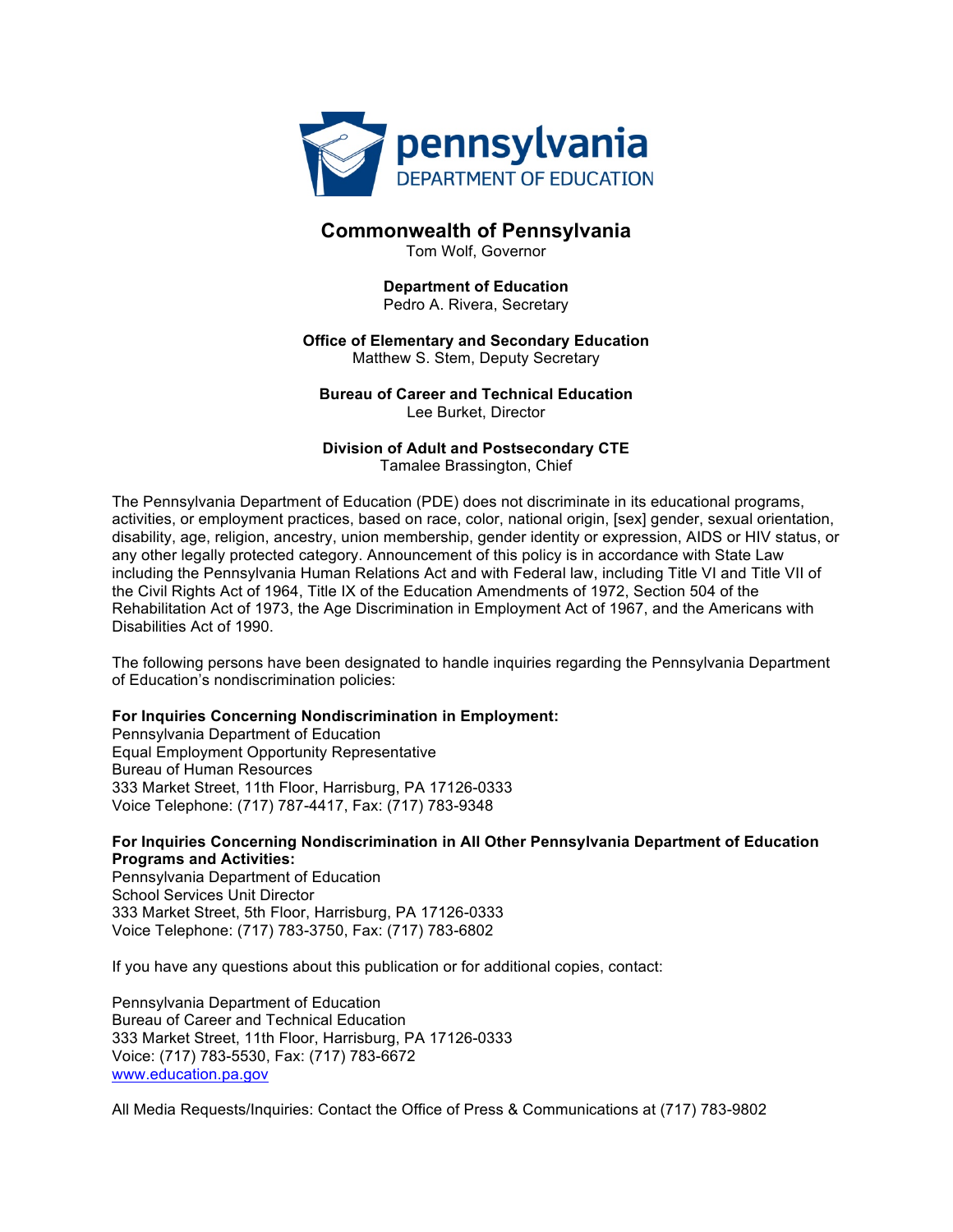## **Table of Contents**

| Structuring International Baccalaureate Programs/Courses  6 |  |
|-------------------------------------------------------------|--|
|                                                             |  |
|                                                             |  |
|                                                             |  |
|                                                             |  |
|                                                             |  |
|                                                             |  |
|                                                             |  |
|                                                             |  |
|                                                             |  |
|                                                             |  |
|                                                             |  |
|                                                             |  |
|                                                             |  |
|                                                             |  |
|                                                             |  |
|                                                             |  |
|                                                             |  |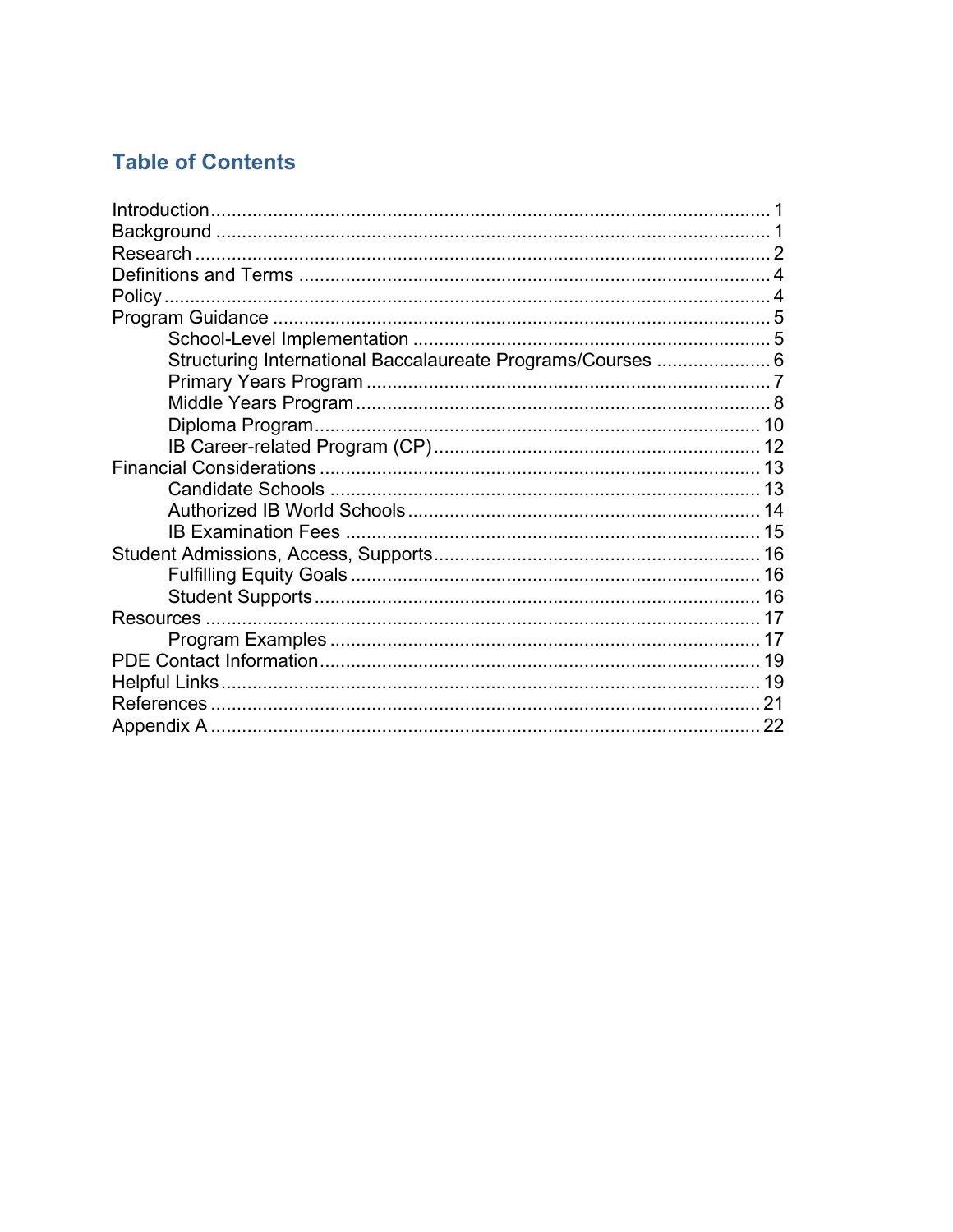## **Introduction**

This toolkit provides a resource that school entities can review and consider when developing and implementing the International Baccalaureate Program in their elementary, middle, high school, or career and technology center.

The International Baccalaureate (IB) Program is a rigorous standardized international education curriculum and pedagogy for students aged 3 to 19 years old. Through four organized programs, IB encourages personal, emotional, social, and academic achievement. The four programs are Primary Years Program, Middle Years Program, Diploma Program and Career-related Program.

The Pennsylvania Department of Education is considering how to provide incentives to schools that offer Advanced Placement, International Baccalaureate or College Course in the secondary school and enrollment in core academic subjects. This toolkit assists school entities by providing implementation strategies for the International in Geneva, Switzerland with three regional Global Centers located in The Hague (Africa, Europe and the Middle East); Bethesda, Maryland (the Americas); and Singapore (Asia-Pacific). The organization originated more than 30 years ago in Europe as an effort by international schools to assure quality educational standards for students and to provide continuity of education for children of individuals employed by their government's foreign services. The organization uses educators from around the world to update curriculum, train teachers, assess student work and evaluate the program.

The IB curriculum design ensures a cohesive, comprehensive education for students, no matter where they lived in the world. Students who complete this program are preparing not only for success in college, but for success in life. Students gain a broader world view; follow in-depth approaches to the academic disciplines; and develop time management, problem-solving, research, and organizational skills. IB programs assess a student's work throughout the year by looking at papers and portfolios, instead of one final assessment at the end of the year. They also focus on the development of skills and not just content understanding.

Schools that wish to implement any of the four IB programs follow a multi-year process of application, consultation, an onsite visit and then a periodic cycle of self-study and site visitation. Schools must receive approval from the International Baccalaureate Organization before implementing the program.

Currently, 26 school entities in Pennsylvania are authorized or in the process of gaining approval to offer IB programs.

- § Four public schools offer, or are candidates to offer, the Primary Years Program.
- Eight public schools offer, or are candidates to offer, the Middle Years Program.
- Nineteen schools offer, or are candidates to offer, the Diploma Program. This includes four private schools.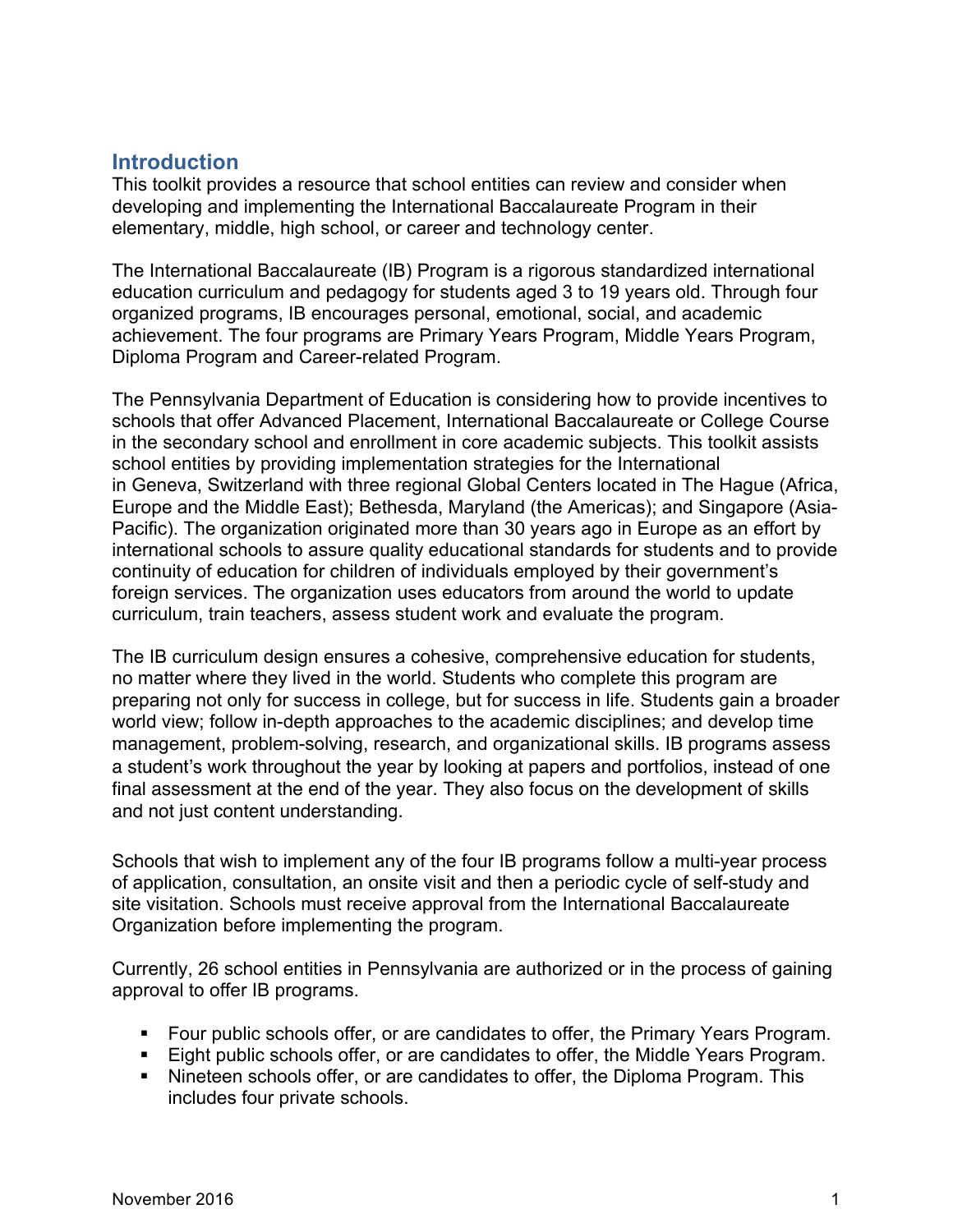■ One school offers the Career-related Program.

#### **Research**

Research conducted by the International Baccalaureate does demonstrate that students in the IB Primary Years Program (PYP) and Middle Years Program (MYP) performed better than non-IB students in a global international schools' assessment study that ran from 2009-2011. Their research indicates that Diploma Program (DP) graduates complete college faster than their peers, feel more prepared for college-level coursework involving research, and are better able to cope with demanding workloads and time management challenges.<sup>1</sup>

Taylor, from University of Colorado's Office of Academic Affairs, prepared a Survey of Research on Post-Secondary Outcomes for International Baccalaureate Students (Taylor, 2015). This document provides a synopsis of the research on IB. The summary from the document follows. Refer to the original document for the research references contained in the Survey Summary:

> "A small body of research has focused on postsecondary enrollment and outcomes for students who participated in the International Baccalaureate (IB) program during high school. Research indicates that IB students generally have higher enrollment rates, higher retention and/or persistence rates, and higher graduation rates than the college population overall (Halic, 2013; Bergeron, 2015; Caspary 2011). Studies that attempt to control for academic achievement have yielded similar results (Shah, Dean, & Chen, 2010; Coca, et al., 2012; Conley, et al., 2014).

A small number of studies have examined student performance in particular subject areas and sought to identify differences based on exam score or type of exam (standard level or higher level). In their study of Florida IB students, Caspary & Bland (2011) found that IB students generally do well in their first college course in a subject area in which they have taken an IB exam. Higher IB exam scores were correlated with higher course grades and, in most cases, course grades showed little variation based on whether a student had taken the standard level or higher level exam. The exception was math, where students who took the higher level exam earned considerably higher course grades than students who took the standard level exam. Caspary & Bland also found that IB diploma recipients earned higher grades than students who participated in the IB diploma program but failed to earn the credential.

Shah, Dean, & Chen (2010) reached a similar conclusion in their study of University of California students. IB diploma recipients

 $<sup>1</sup>$  International Baccalaureate Organization. (2016). Benefits for Schools</sup>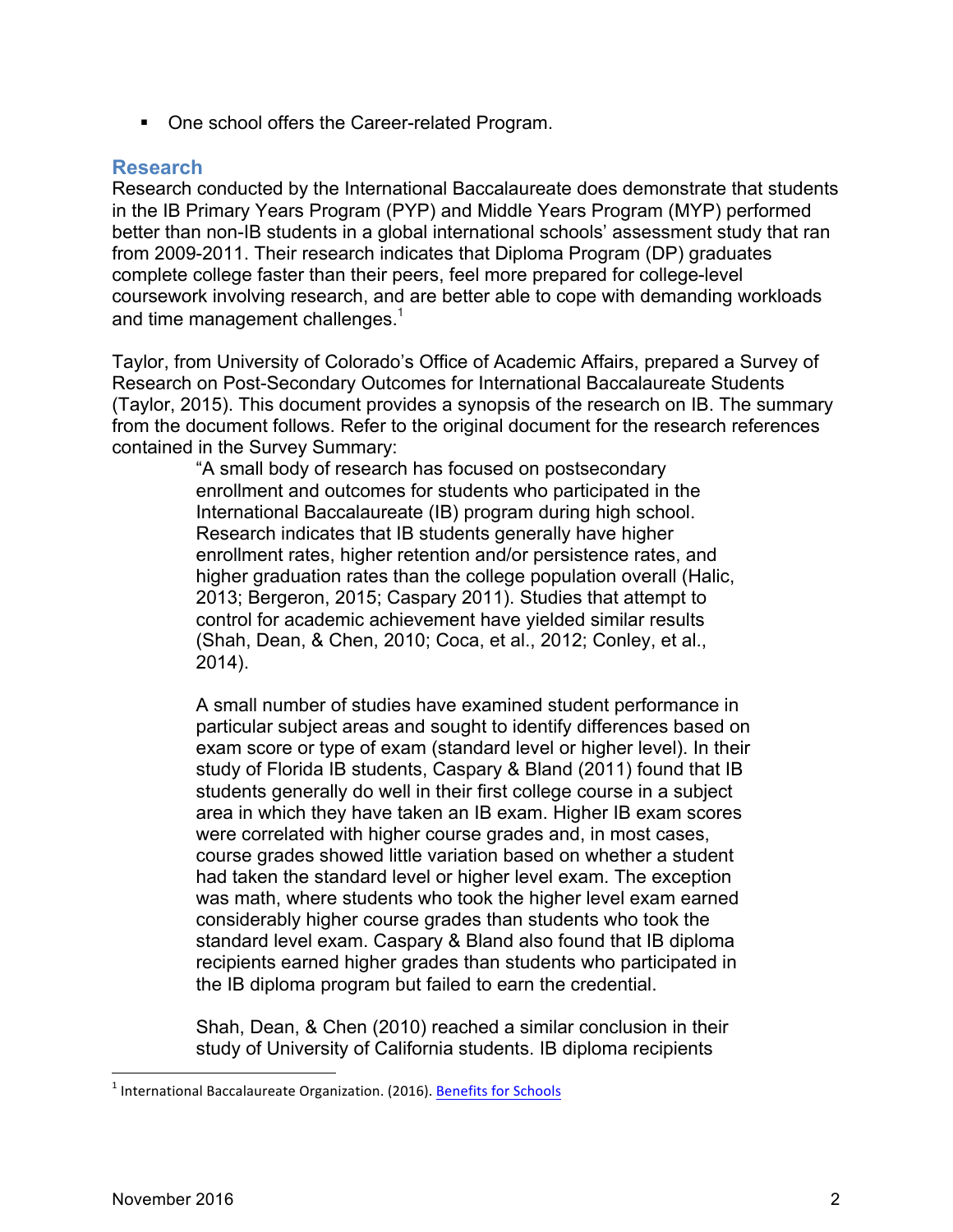outperformed IB students who didn't earn the diploma. They found that IB exam scores were the best predictor of college GPA; but unlike Caspary & Bland, they did find a difference in GPA between students who took the higher level versus standard level exam, determining that the higher level exam score was a better predictor of GPA.

It should be noted that there is a limited body of research related to the post-secondary outcomes of IB students and much of the work that does exist has been prepared for the International Baccalaureate Organization."

In a 2007 study designed to determine whether IB courses represent a gold standard for high school coursework, the Fordham Institute examined the content, rigor and clarity of four core subject IB courses:

- Language A1 English-Standard Level
- Math-Standard Level
- World History-Standard Level
- Biology-Standard Level

For these courses, the researchers of the 2007 study conducted by the Fordham Institute identified an overall grade for each IB course and summarized the strengths and weaknesses of each course. These summaries follow:

"Language A English SL: Grade B+

Strengths: Rigorous and comprehensive exam; a detailed and rigorous expectations for literary analysis skills

Weaknesses: U.S. students in IB programs might miss exposure to core U.S. literature

Math SL: Grade B

Strengths: Curriculum guide clearly written; rigorous, comprehensive assessments

Weaknesses: Reliance on technology, resulting in a de-emphasis on analytical skills; some important pre-university content missing

World History SL: Grade B

Strengths: Demanding, well-constructed, content-rich exams; strong content within the narrowly defined course parameters

Weaknesses: U.S. students in IB programs could miss exposure to almost all core U.S. History content; even as a world history course, its 20thcentury focus is too narrow; lacks emphasis on important chronological knowledge

Biology SL: Grade A

Strengths: Depth and coverage of content in curriculum guide; comprehensive assessment system

Weaknesses: "Systematization" of the program could confuse or overwhelm teachers or stifle curricular inventiveness (Byrd, Ellington, Gross, Jago, & Stern, 2007)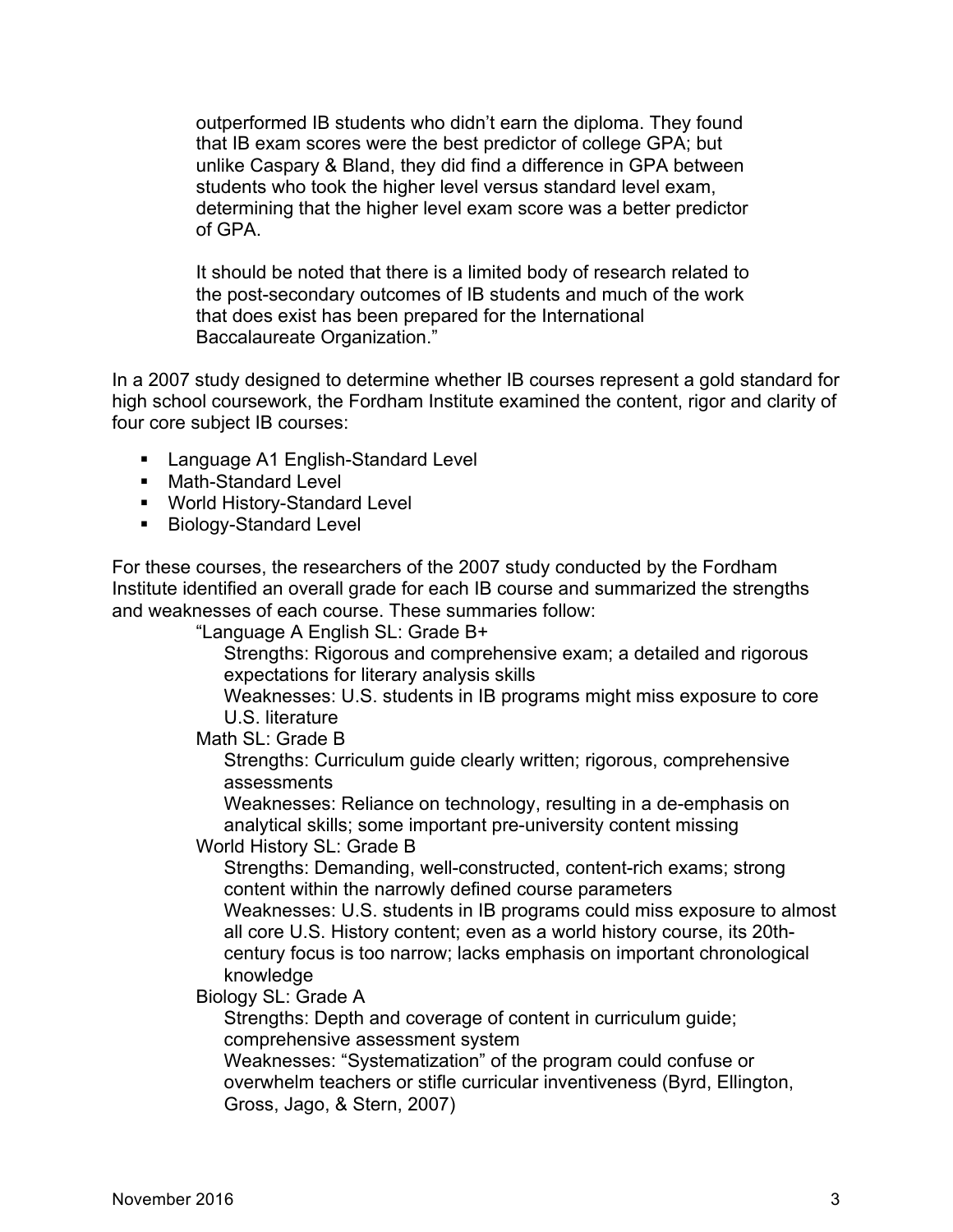Research also shows that more than 70 percent of students pursuing Career and Technical Education (CTE) continue on to a two or four year college. Pennsylvania data shows that students exiting secondary CTE are prepared technically for postsecondary opportunities but would benefit from increased academic rigor.<sup>2</sup> The Career-related Program is one avenue to provide increased academic rigor.

#### **Definitions and Terms**

The four program components that schools can offer under the umbrella of International Baccalaureate are:

- **Primary Years Program (PYP)**. This IB program is for students aged 3 to 12 and focuses on the development of the whole child in the classroom and in the world outside.
- § **Middle Years Program (MYP)**. The Middle Years Program is for students aged 11 to 16. It provides a framework of academic challenge and life skills through embracing and transcending traditional school subjects.
- § **Diploma Program (DP)**. The IB Diploma Program is a rigorous two-year curriculum with final examinations that prepare students aged 16 to 19 for postsecondary education and beyond. Students achieving sufficient exam scores may qualify for college credit.
- § **Career-related Program (CP)**. The IB Career-Related Diploma Program is for students aged 16 to 19 who wish to engage in career-related education as well a benefit from the IB Diploma Program.

#### **Policy**

Schools and career and technical centers can decide to offer any of the four International Baccalaureate programs. Current state regulation does not prohibit schools from offering the programs.

Pennsylvania regulation allows students who are eligible to take an International Baccalaureate exam to fulfill graduation requirements by obtaining a high score on an exam in a related content area. See 22 Pa. Code 4.24(c)(1)(iii)(C). The table that follows answers the following question: What scores for IB exams are comparable to the proficient level on the Keystone Exams for the purpose of meeting state graduation requirements?<sup>3</sup>

| <b>Keystone Exam</b> | <b>Comparable IB Exams</b>               | <b>Score</b> |
|----------------------|------------------------------------------|--------------|
| Algebra I            | Mathematical Studies-Standard Level (SL) |              |
|                      | Mathematics-Standard Level (SL)          |              |
|                      | Mathematics-High Level (HL)              | 3            |
|                      | Further Mathematics-High Level (HL)      | 3            |
| Literature           | Language A-Literature (SL)               |              |

 $<sup>2</sup>$  US Department of Education, Office of Career, Technical and Adult Education, Consolidated Annual Report for the</sup> Carl D. Perkins Career and Technical Education Act of 2006 Program Year 2007-2008, unpublished data.

 $3$  22 Pa. Code 4.24(c)(1)(iii)(C)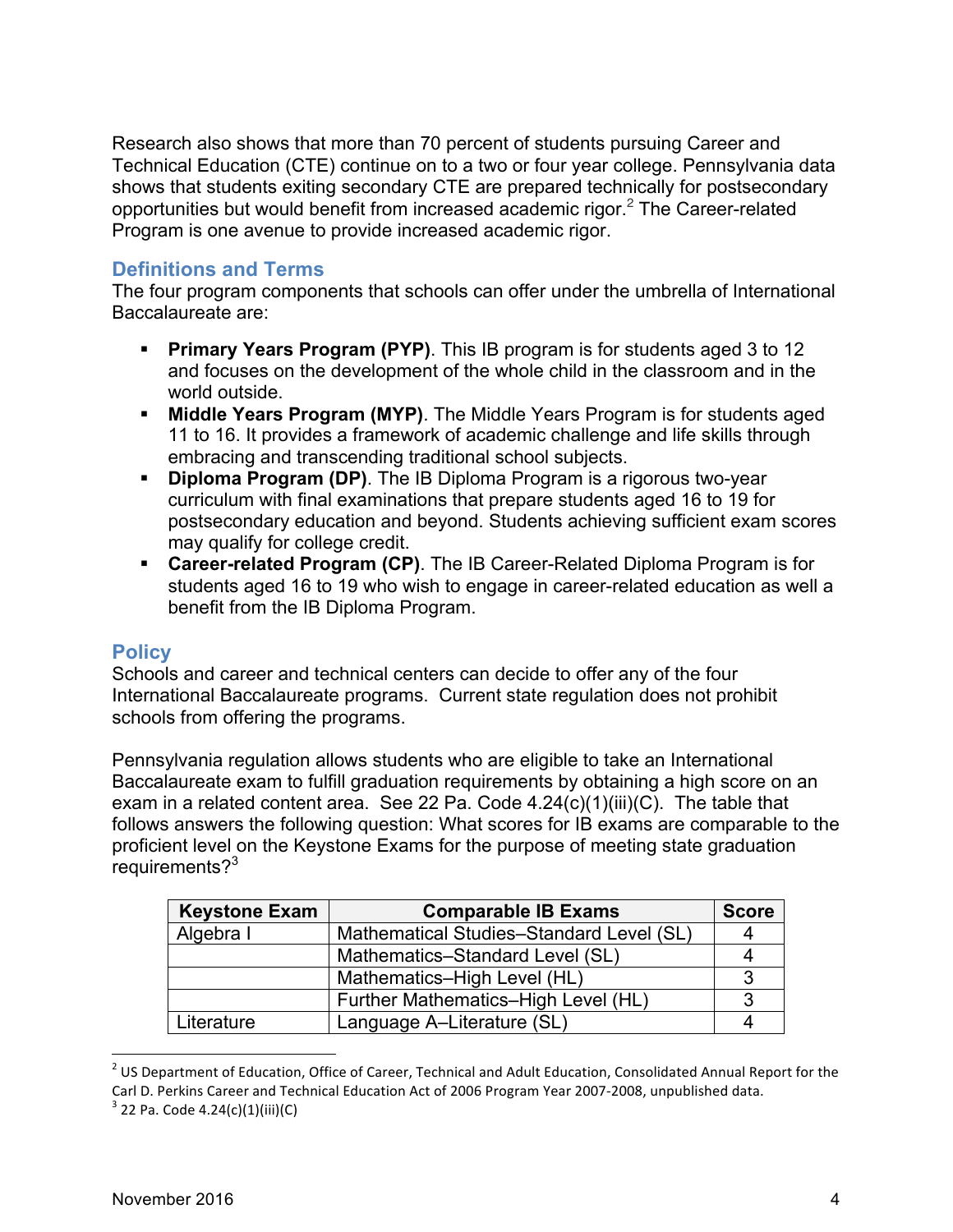| <b>Keystone Exam</b> | <b>Comparable IB Exams</b>                | <b>Score</b> |
|----------------------|-------------------------------------------|--------------|
|                      | Language A–Literature and Literature (SL) |              |
|                      | Language A-Literature (HL)                |              |
|                      | Language A–Literature and Literature (HL) |              |
| <b>Biology</b>       | <b>Biology</b>                            | ◠            |

Schools with a Diploma Program and the Career-related Program can be approved as a PDE Career and Technology Education Program of Study to meet the requirements of The Carl D. Perkins Vocational and Technical Education Improvement Act of 2006.<sup>4</sup>

## **Program Guidance**

#### **School-Level Implementation**

Schools in Pennsylvania are permitted to offer IB programs. Any school, or group of schools, wanting to offer IB programs must first be authorized by the International Baccalaureate Organization to offer the programs. The requirements are the same for all schools. The authorization procedure is designed to ensure that schools are wellprepared to implement the IB program(s) including both curriculum and pedagogy. The process can take two to three years to complete. Schools, once authorized by IB to offer the programs, can award certificates and diplomas and can use the IB logo.

Authorized schools are known as "IB World Schools". All IB World Schools are required to participate in an ongoing process of review and development, using the same program standards and practices that mimic accreditation processes of self-study and site visitations. IB requires school administration and staff to participate in professional development as part of the application and candidacy process. In Pennsylvania, in 2016, there are 26 authorized IB World Schools offering one or more of the four available programs.

International Baccalaureate or Advanced Placement (AP). The IB is a comprehensive curriculum that requires students to demonstrate knowledge and skills through both inclass and outside assessments in six academic areas. A school entity that offers IB must be prepared to provide the total program upon initial implementation. Advanced Placement, on the other hand, permits a school entity to pick and choose from over 30 offerings. While neither program is better than the other, they each have different outcomes for students. Students whose main goal is college credit should probably choose AP because colleges offer credit on a more widespread basis for satisfactory AP test scores than for IB scores. Students whose main goal is preparation for either a career with an international perspective or college in another country may prefer IB because of its recognition at overseas universities. Also, IB diploma students who plan to attend selective colleges may receive preferential admissions consideration and/or college credit for satisfactory IB exam scores. See Appendix A for a listing of Pennsylvania colleges and universities that recognize International Baccalaureate courses in their admissions process.

 $4$  Public Law No. 109-270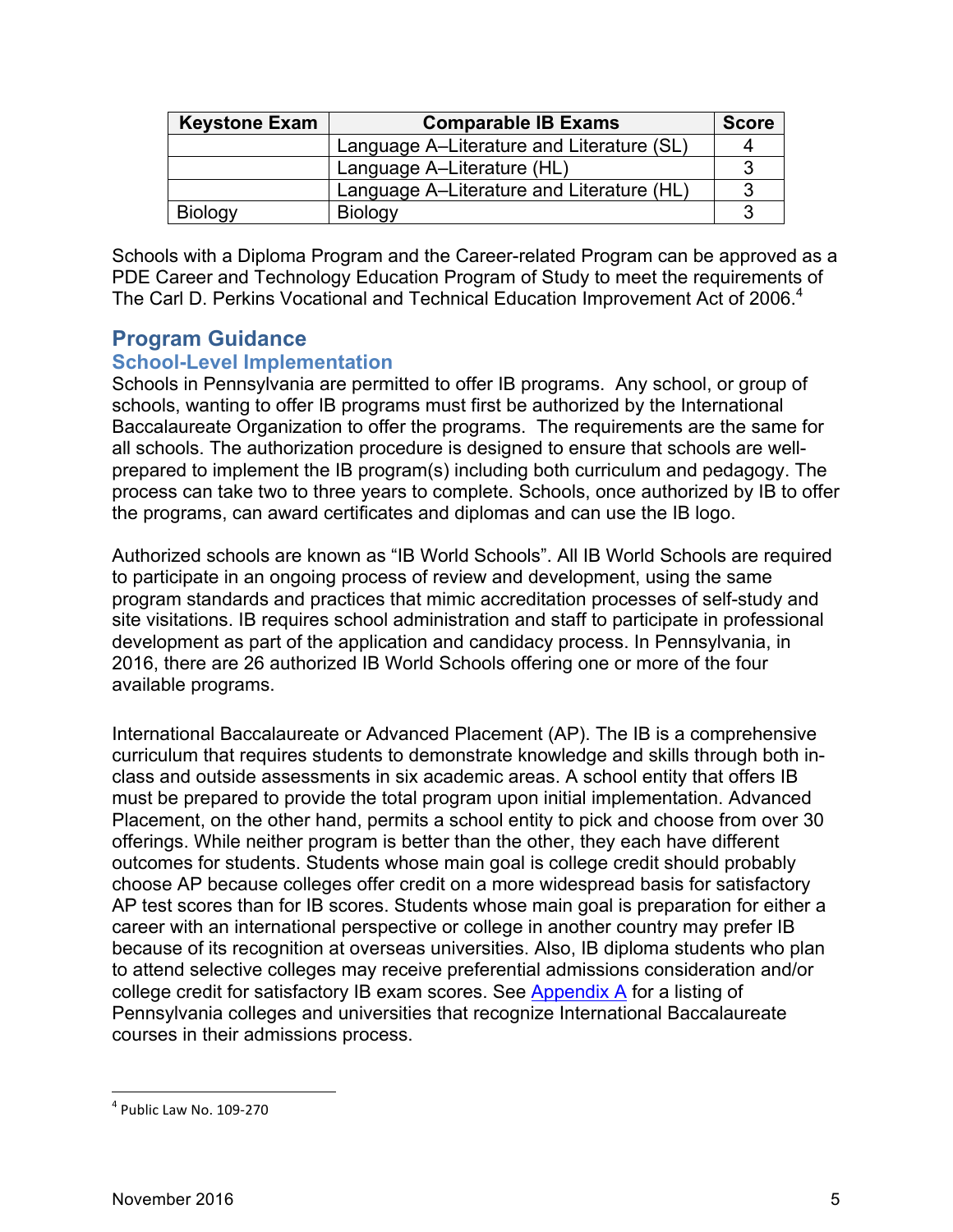#### **Structuring International Baccalaureate Programs/Courses**

A school entity can offer any one of three of the programs without offering other IB programs. However, to offer the Career-related Program, a school entity must first offer the Diploma Program since students enrolled in the Career-related Program must also enroll in two of the Diploma Program courses.

Typically, a school entity will stagger the implementation of different IB programs, adding additional programs as each program is successfully implemented. For a fall implementation within three school years, the school should begin the process in January at the latest.

If a school entity offers the Primary Years Program, the Middle Years Program and the Diploma Program, it is considered a continuum school. Professional development for continuum schools helps educators and administrators facilitate the articulation between programs, promote intercultural understanding and global engagement and develop practical ways to integrate the IB learner profile in the classroom.

The requirements to become an IB World School, regardless of program, address standards in the following areas:

- 1. Philosophy: The school's educational beliefs and values reflect IB philosophy that the curriculum is a continuum of international education that encourages both personal and academic achievement, challenging students to excel in their studies and personal development.
- 2. Organization
	- a. Leadership and structure: The school's leadership and administrative structures ensure the implementation of the IB program(s).
	- b. Resources and support: The school's resources and support structures ensure the implementation of the IB program(s).
- 3. Curriculum
	- a. Collaborative planning: Collaborative planning and reflection support the implementation of the IB program(s).
	- b. Written curriculum: The school's written curriculum reflects IB philosophy.
	- c. Teaching and learning: Teaching and learning reflect IB philosophy.
	- d. Assessment: Assessment at the school reflects IB assessment philosophy.

Details about implementing the four International Baccalaureate Programs follow. For detailed information about gaining authorization to be an IB World School in each of the four programs, visit the links in the Helpful Links section of this document.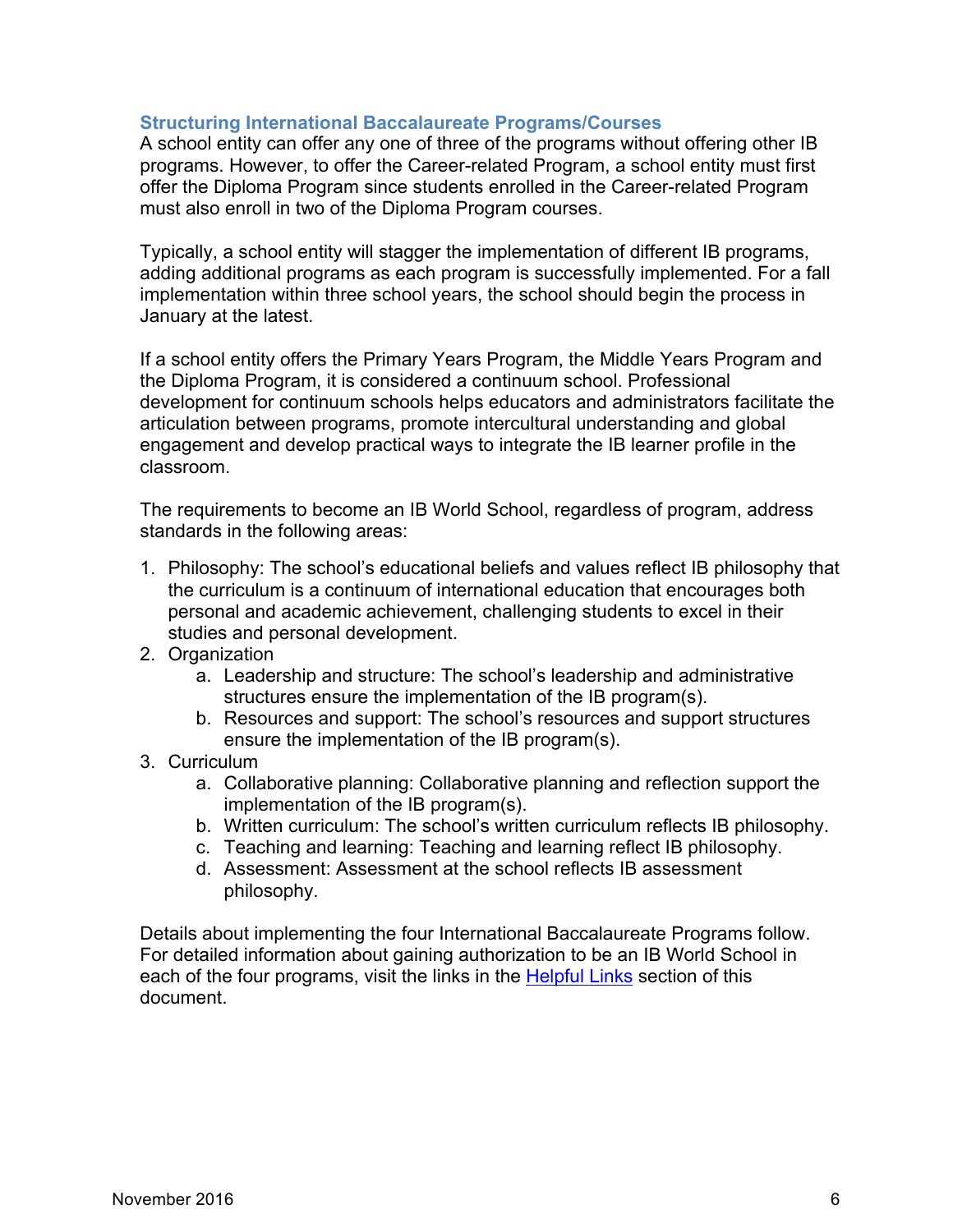#### **Primary Years Program<sup>5</sup>**

The Primary Years Program (PYP) for pupils aged 3 to 12 focuses on the development of the whole child in the classroom and in the world outside as an inquirer. The authorization is linked to the building location, hence, in most cases, multiple elementary school buildings within a single district are required to each be authorized.

The Primary Years Program:

- § Addresses students' academic needs and their social and emotional wellbeing;
- **Encourages students to develop independence and to take responsibility for** their own learning;
- Supports students' effort to gain an understanding of the world and to function effectively within it; and
- Helps students to establish personal values as a foundation on which international-mindedness will flourish.

The curriculum embraces five essential elements: the understanding of concepts, the acquisition of knowledge, the mastering of skills, the development of positive attitudes and the ability to take responsible action. These essential elements are assessed using a broad range of assessment strategies. The IB does not set examinations or moderate grades in the PYP.

Collaboration is an essential part of planning for schools implementing the PYP. All teachers are engaged in the planning process, defining the curriculum's central ideas, discussing how best to bring inquiry into those ideas in the classroom, and finding ways to meet the needs and interests of every student.

Teachers must attend training in order to implement the PYP. The IB offers a broad range of professional development to support educators in gaining a deeper understanding of the program.

To be eligible to implement the PYP, schools must:

- Have at least two consecutive grades/years;
- § Appoint a PYP coordinator to lead the program and communicate with the IB;
- Commit to the mandatory professional development of PYP teachers;
- Engage all students in the building in the program;
- Ensure that students spend the majority of their time with one classroom teacher; and
- § Ensure that the student experience is continuous, with students moving from one program to the next without any gap, in cases where a school chooses to offer other IB programs consecutively with the PYP.

<sup>&</sup>lt;sup>5</sup> International Baccalaureate Organization. (2016). Primary Years Program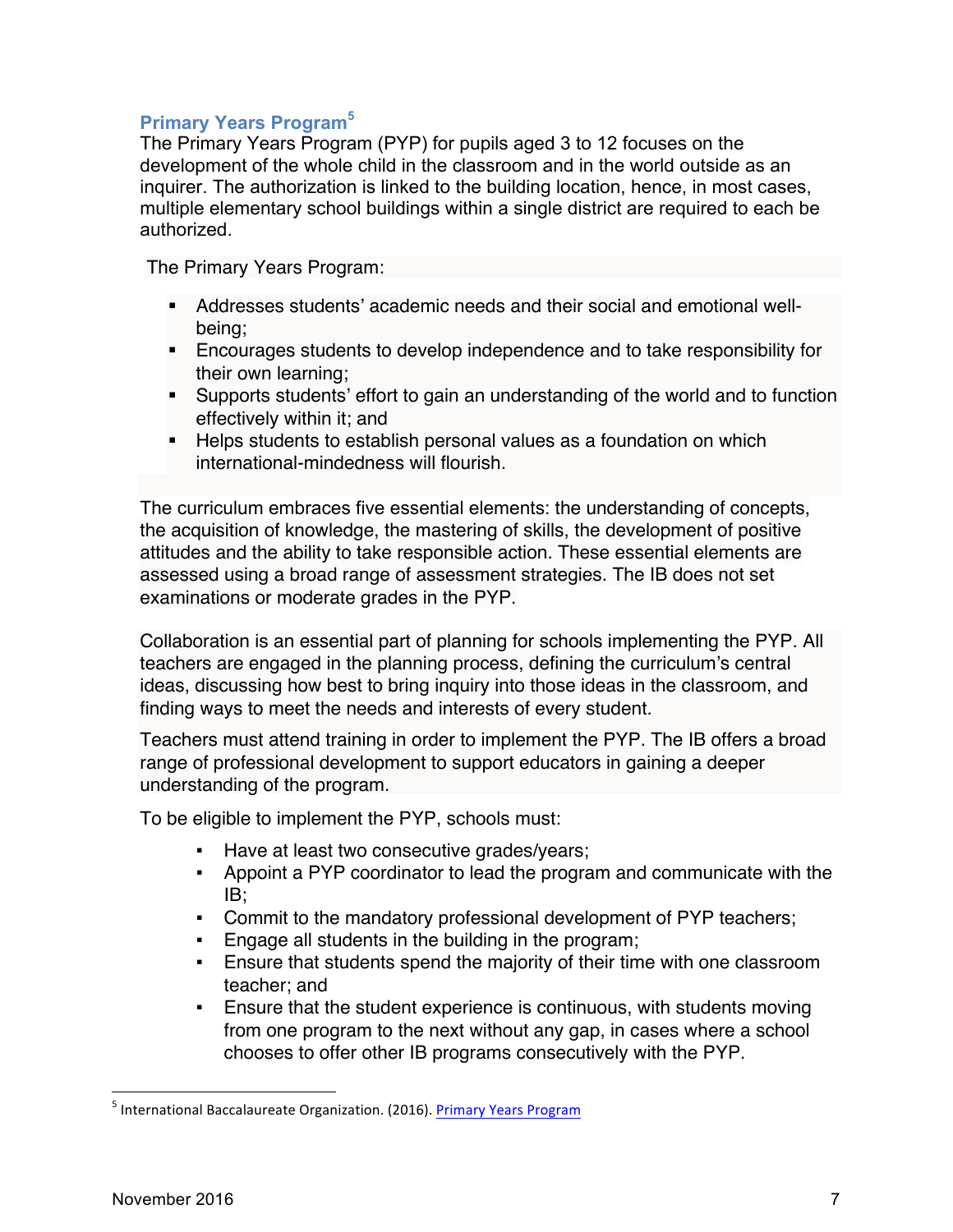#### **Middle Years Program<sup>6</sup>**

The MYP is designed for students aged 11 to 16. It provides a framework of learning which encourages students to become creative, critical and reflective thinkers. The MYP emphasizes intellectual challenge, encouraging students to make connections between their studies in traditional subjects and to the real world. It fosters the development of skills for communication, intercultural understanding and global engagement, qualities that are essential for life in the 21st century.

The International Baccalaureate Middle Years Program comprises eight subject areas. Click on the links below for detailed information about each subject area:<sup>7</sup>

- Language acquisition
- **Example 2 Language and literature**
- **Individuals and societies**
- Sciences
- Mathematics
- § Arts
- **Physical and health education**
- Design

The MYP requires at least 50 hours of teaching time for each subject area in each year of the program. In years 4 and 5, students have the option to take courses from six of the eight subject areas within certain limits, to provide greater flexibility in meeting local requirements and individual student learning needs.

Each year, students in the MYP also engage in at least one collaboratively planned interdisciplinary unit that involves at least two subject areas. MYP students also complete a long-term project, where they decide what they want to learn, identify what they already know, discover what they will need to know to complete the project, and create a proposal or criteria for completing it. Students aged 13 to 14 pursue service learning through a community project while students in year 5 of the program complete a personal project.

Student candidates for the internationally-recognized IB Middle Years Program (MYP) certificate must complete eight eAssessments. There are on-screen examinations in:

- Mathematics
- **Example 2 Language and literature**
- Sciences
- Individuals and societies
- **•** Interdisciplinary learning

ePortfolios (coursework) in:

<sup>&</sup>lt;sup>6</sup> International Baccalaureate Organization. (2016). **Primary Years Program 1.**<br><sup>7</sup> International Baccalaureate Organization. (2016). <u>Middle Years Program Curriculum</u>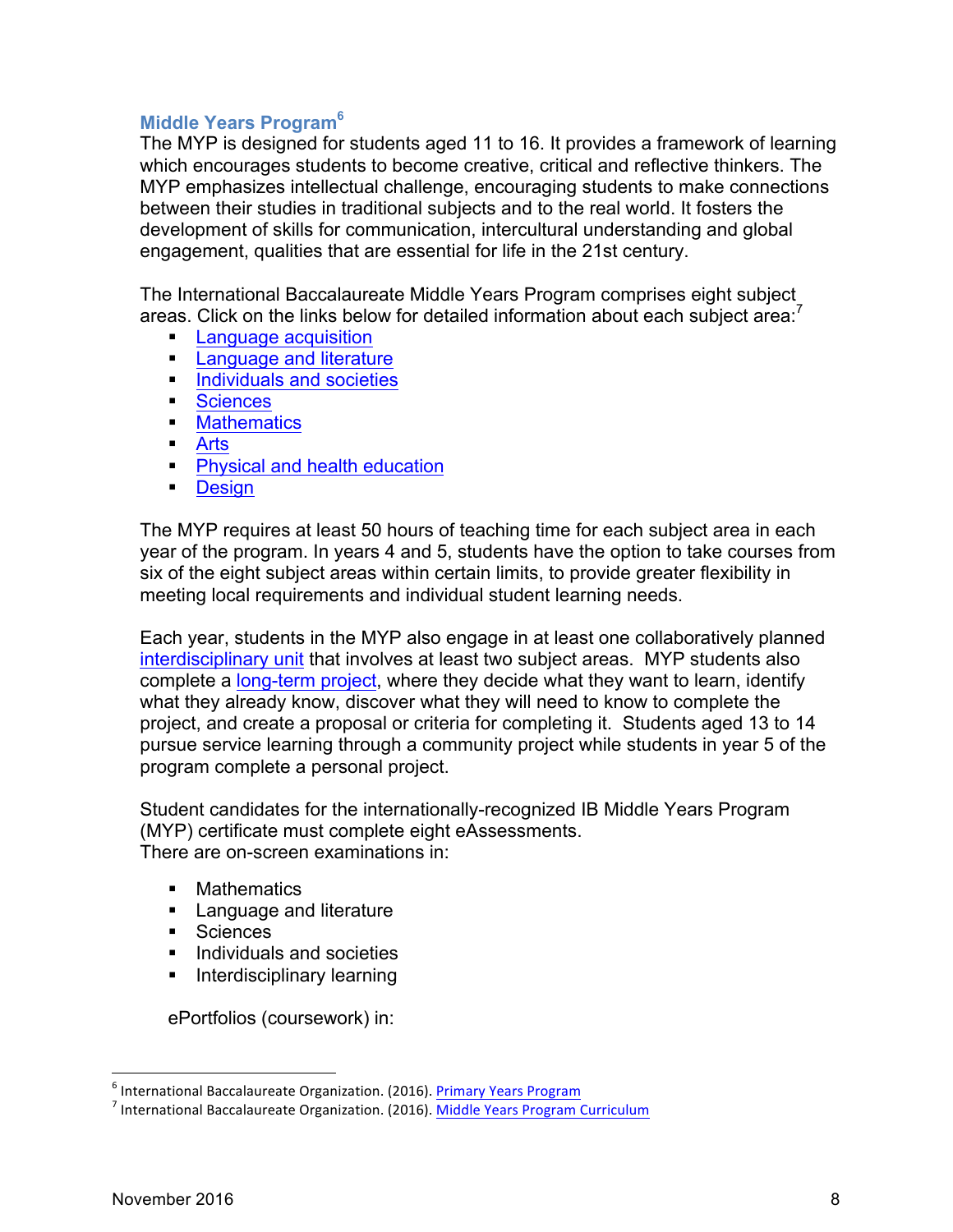- **E** Language acquisition
- Physical and health education, arts, or design
- The MYP personal project

Candidates also must meet school requirements for participation in community service (known as "service as action").

For a student to receive the MYP certificate, the student's scores on each of the eight assessments must be 3 or higher (on a scale of 1-7), and the total score must be at least 28 points.

Any school with students aged 11 to 16 can apply to be an IB World School. Starting in 2016, the MYP can be implemented in partnerships between schools or by individual schools in abbreviated formats. The rule change allows schools to implement the MYP in any consecutive two-, three-, four- or five-year form, regardless of other IB programs offered. Schools that apply for MYP authorization after October 2016 will be able to use the flexibility of the new rule to initiate their MYP implementation.<sup>8</sup>

The MYP can accommodate flexible models of implementation that reflect unique local contexts. New scenarios for flexible implementation of the MYP include:

- § A school district or group of schools might offer the MYP for four or five years, in partnership with multiple campuses. The MYP strengthens teacher collaboration and curriculum alignment and helps create a consistent educational experience for students aged 11 to 16.
- An IB World School that enrolls students for four years of secondary education might implement two years of the MYP for 14 to 16 year-olds. The MYP prepares students effectively for the Diploma Program, Career-related Program or other challenging senior secondary curriculum options. Plus, MYP eAssessment for 15 to 16 year-olds provides an internationally recognized qualification that helps inform university admission decisions.
- A stand-alone middle school might offer a two- or three-year MYP for students aged 11 to 14. In this way, the school provides a framework for an international education.
- A school that provides secondary-or both primary and secondary-education as a single legal entity might use the MYP for two, three, four or five years. The MYP may be used alone or in combination with other curriculum frameworks that meet community needs or local/ national requirements. This approach covers the spectrum of student options while providing a superior international education.

<sup>&</sup>lt;sup>8</sup> International Baccalaureate Organization. (2016). New Eligibility Rule for MYP Implementation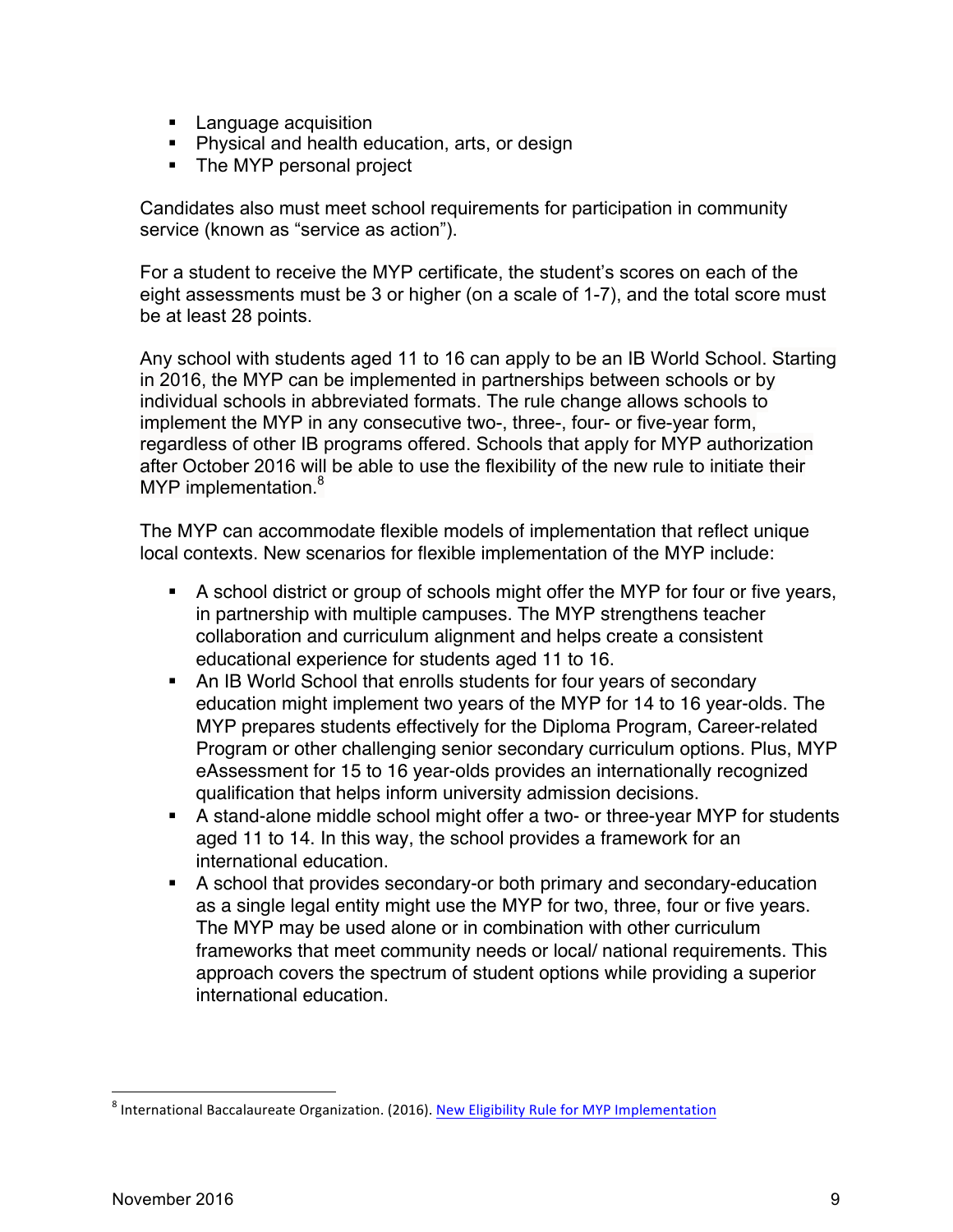### **Diploma Program<sup>9</sup>**

The Diploma Program for students aged 16 to 19 is a demanding two-year curriculum that meets the needs of highly motivated students and leads to a qualification that is recognized by leading universities around the world. It has been designed to address the intellectual, social, emotional and physical well-being of students.

The International Baccalaureate Diploma Program (DP) curriculum sets out the requirements for the study of the DP. The curriculum is made up of the DP core and six subject groups.<sup>10</sup>

The DP curriculum core aims to broaden students' educational experience and challenge the student to apply their knowledge and skills. The three required core elements are:

- Theory of knowledge, in which students reflect on the nature of knowledge and on how we know what we claim to know.
- § The extended essay, which is an independent, self-directed piece of research, finishing with a 4,000-word paper.
- Creativity, activity, service, in which students complete a project related to those three concepts.

The six subject areas are:

- Studies in language and literature
- **E** Language acquisition
- **Individuals and societies**
- Sciences
- Mathematics
- § The arts

There are multiple courses within each subject group.

In selecting the student's scope and sequences of courses in the DP program, the student may opt to study an additional science, individuals and society, or language course instead of a course in the arts. Students will take some subjects at higher level (HL) and some at standard level (SL). HL and SL courses differ in scope but are measured according to the same grade descriptors, with students expected to demonstrate a greater body of knowledge, understanding and skills at the higher level.

Each student takes at least three (but not more than four) subjects at higher level and the remaining at standard level. Standard level subjects take up 150 teaching hours. Higher level comprises 240 teaching hours.

<sup>&</sup>lt;sup>9</sup> International Baccalaureate Organization. (2016). Diploma Program Curriculum 10 International Baccalaureate Organization. (2016). Diploma Program Curriculum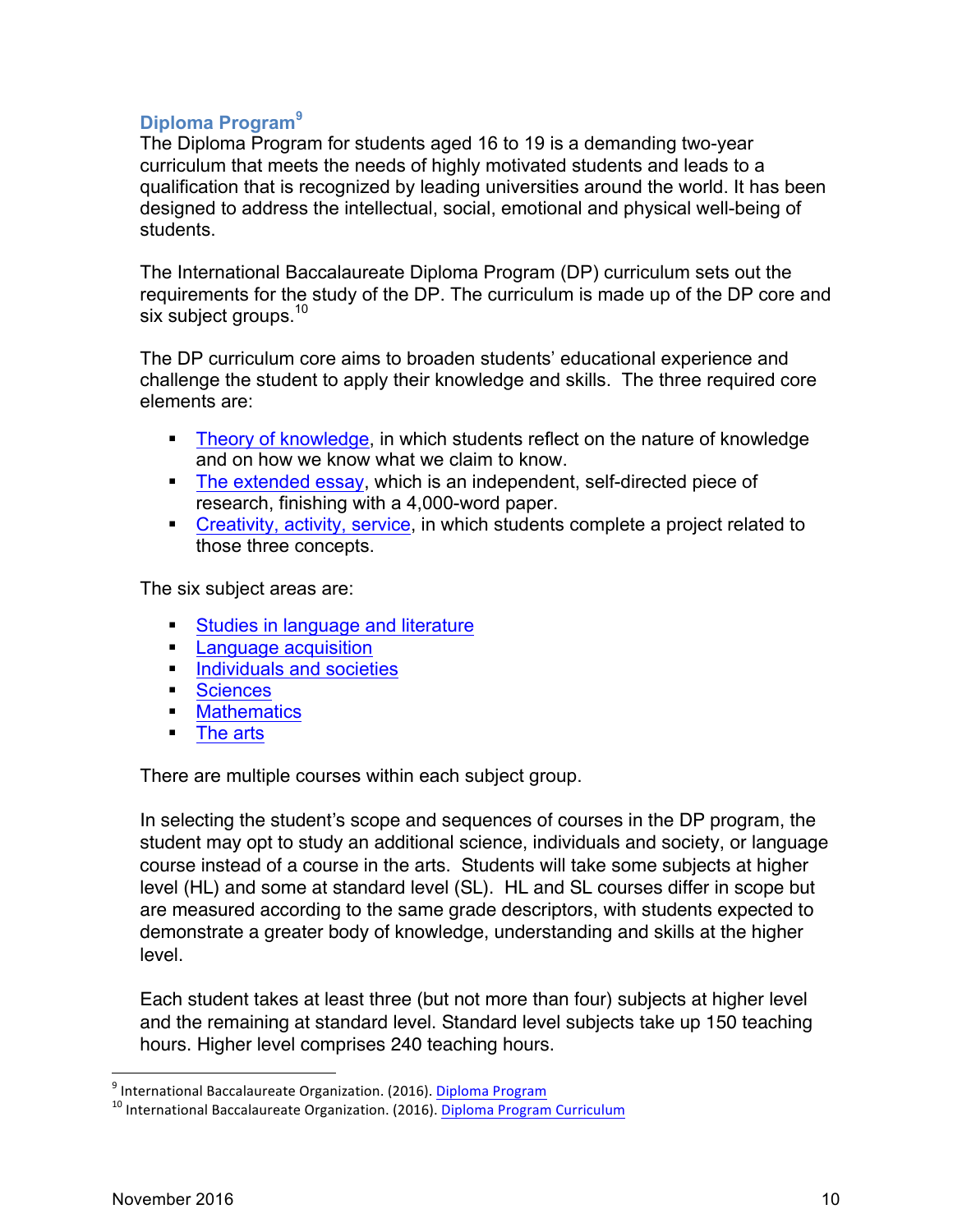The International Baccalaureate assesses student work as direct evidence of achievement against the stated goals of the Diploma Program (DP) courses. DP assessment procedures measure the extent to which students have mastered advanced academic skills in fulfilling these goals, for example:

- Analyzing and presenting information;
- Evaluating and constructing arguments; and
- Solving problems creatively.

Basic skills are also assessed, including:

- Retaining knowledge;
- Understanding key concepts; and
- Applying standard methods.

In addition to academic skills, DP assessment encourages an international outlook and intercultural skills, wherever appropriate. Student results are determined by performance against set standards, not by each student's position in the overall rank order.

For most courses, written examinations at the end of the DP form the basis of the assessment.<sup>11</sup> These examinations have high levels of objectivity and reliability.

Externally assessed coursework, completed by students over an extended period under authenticated teacher supervision, forms part of the assessment for several program areas, including the theory of knowledge (TOK) essay and the extended essay (EE). In most subjects, students also complete in-school assessment tasks. These are either externally assessed or marked by teachers and then moderated by the IB.

In the DP, students receive grades ranging from 7 to 1, with 7 being highest. Students receive a grade for each DP course attempted. A student's final Diploma result score is made up of the combined scores for each subject. The diploma is awarded to students who gain at least 24 points, subject to certain minimum levels of performance including the successful completion of the three essential elements of the DP core.

Any school with students aged 16 to 19 can apply to offer the demanding two-year Diploma Program curriculum. To provide the DP, schools must demonstrate that the infrastructure and pedagogical skills are in place to deliver the program to the IB's high standards. Schools must also:

- **appoint a DP coordinator, to lead the program and communicate with the IB;**
- commit to the mandatory professional development of DP teachers; and

 $11$  International Baccalaureate Organization. (2016). Diploma Program Assessment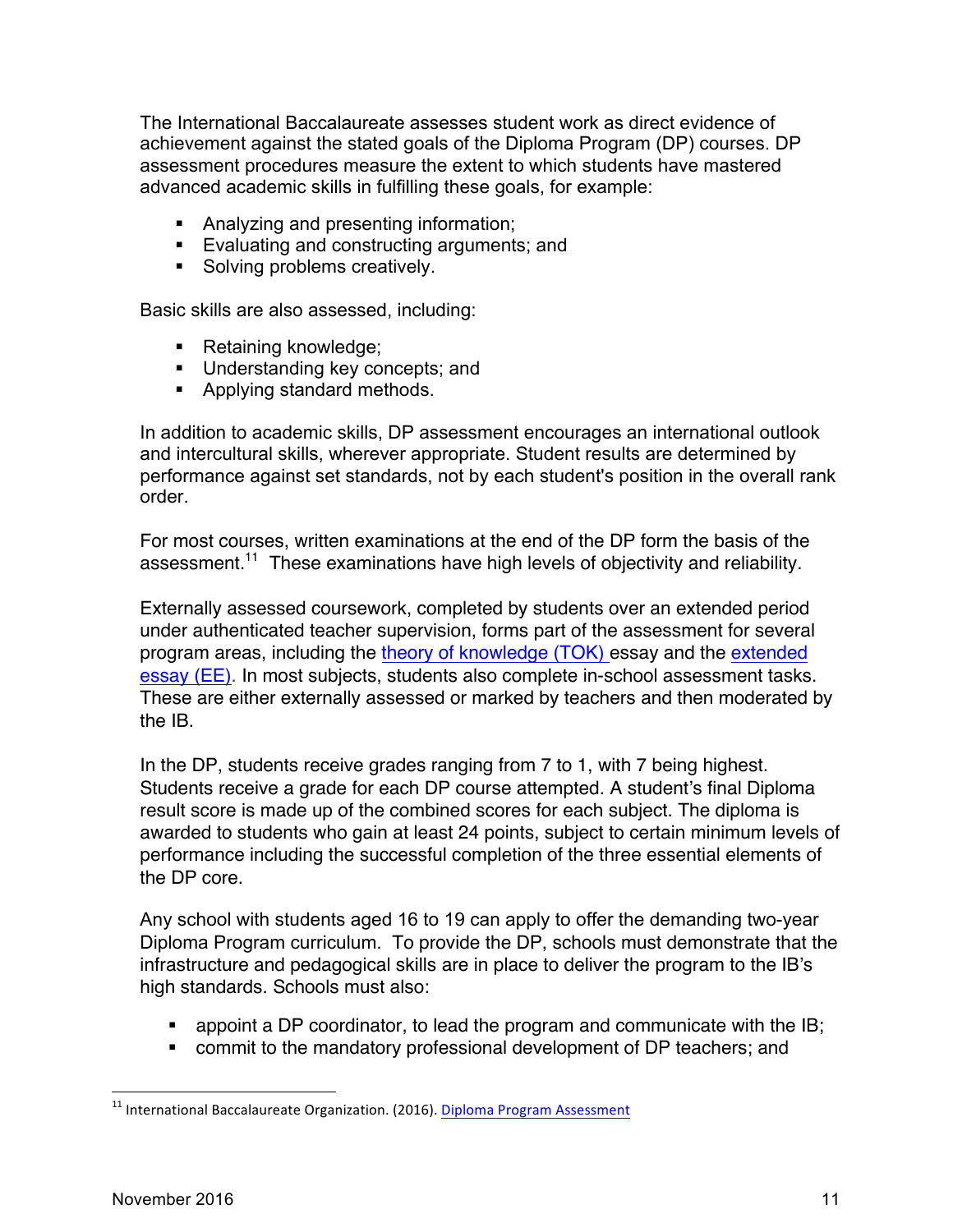• ensure that the student experience is continuous.

If a school chooses to offer other IB programs, then students must move from one program to the next, without any gap.

#### **IB Career-related Program (CP)<sup>12</sup>**

The Career-related Program is designed for students aged 16 to 19 interested in pursuing a career-related education in the final two years of secondary school. Each school works within the IB framework to create its own vision of the CP. The CP was specifically developed for students who wish to engage in career-related learning while gaining transferable and lifelong skills in applied knowledge, critical thinking, communication and cross-cultural engagement. The career-related study prepares students for higher education, an internship or apprenticeship, or a position in a designated field of interest.

The IB CP is a three-part educational framework.<sup>13</sup> It consists of:

- courses from the IB's Diploma Program (DP)
- the CP core
- career-related studies

The CP incorporates the vision and educational principles of the IB into a unique program specifically developed for students who wish to engage in career-related learning. The CP's flexible educational framework allows schools to meet the needs, background and interests of students.

The curriculum for CP students is a minimum of two IB Diploma Program courses, a core consisting of four components and a career-related study. In Pennsylvania, the career-related study can be a PDE approved career and technical education Program of Study.

For CP students, Diploma Program courses provide the theoretical underpinning and academic rigor of the program; the career-related study further supports the program's academic strength and provides practical, real-world approaches to learning; and the CP core helps the student develop skills and competencies required for lifelong learning.

Students complete at least two DP courses in any of that program's subject areas. Career-related Program students can enroll in the authorized DP courses online. These courses are offered, for a fee, via the student's IB World School, by Pamoja Education Ltd. All fees are found on the Pamoja Education Ltd website.

The CP core components give context to the Diploma Program courses and the career-related study, drawing all aspects of the framework together. The core

<sup>&</sup>lt;sup>12</sup> International Baccalaureate Organization. (2016). *Career-related Program*  $\frac{13 \text{ International Baccalaureate Organization (2016)} \cdot \text{Career-related Program Curriculum}}{13 \cdot \text{International Baccalaureate Organization (2016)} \cdot \text{Career-related Program Curriculum}}$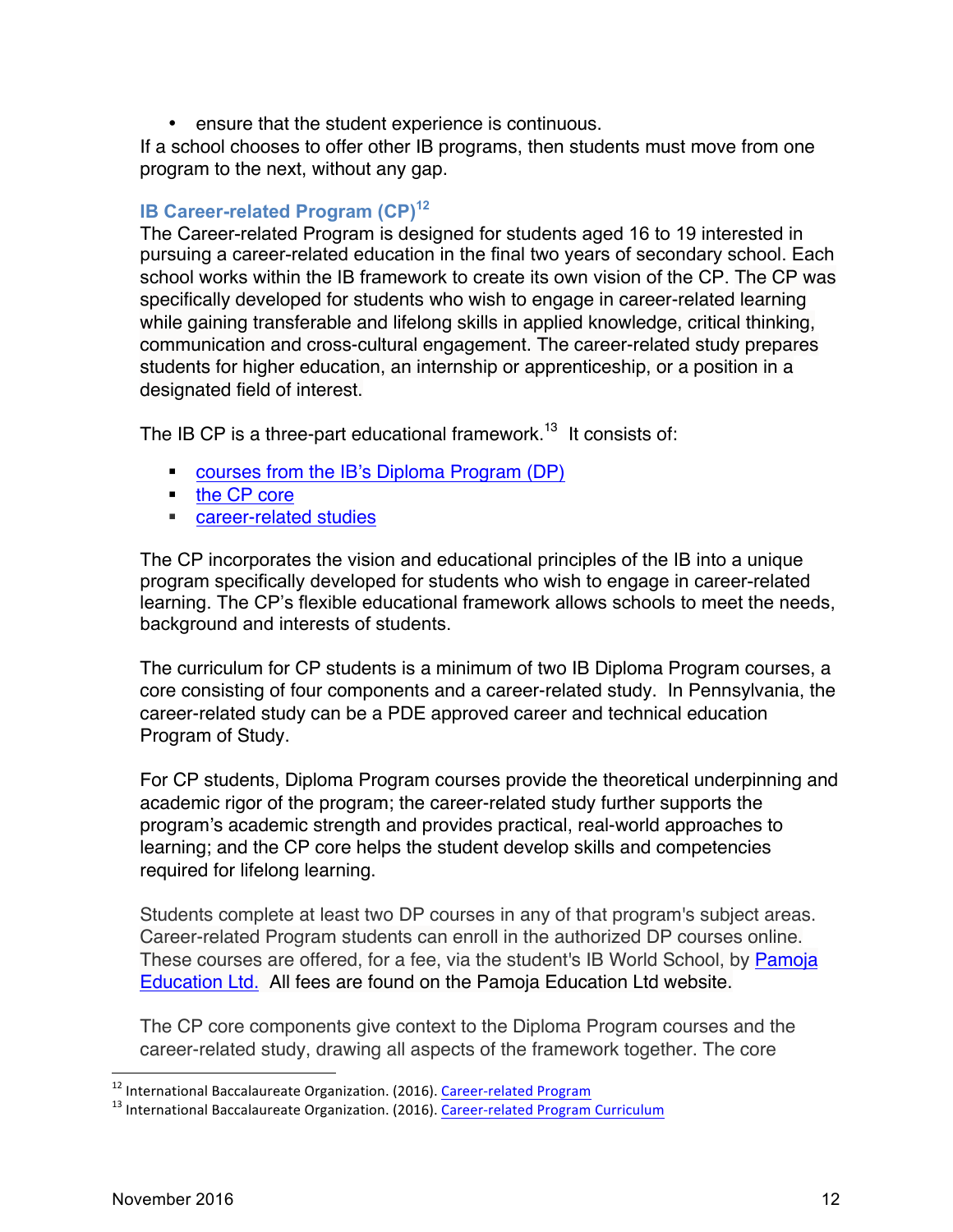consists of four interrelated components: personal and professional skills; service learning; a reflective project produced over an extended period of time; and language development. Through the CP core, students develop personal qualities and professional skills, as well as intellectual habits required for lifelong learning.

Each school chooses the career-related study most suited to local conditions and the needs of its students. The career-related study must satisfy IB criteria for accreditation, assessment and quality assurance.

CP students are assessed both internally by the school and externally by the IB.

Diploma Program courses within the CP are assessed in accordance with rigorous international standards. Students take written examinations at the end of their courses, which are marked by external IB examiners. The marks awarded for each course range from 1 to 7.

Every CP student must complete the four elements of the CP core: the reflective project; service learning; personal and professional skills; and language development. The reflective project is assessed by the school and moderated and graded by the IB. They are graded from A to E, with A being the highest. The school is responsible for confirming with the IB that students have completed the requirements for service learning, approaches to learning and language development. These are assessed by the school.

The career-related studies component is assessed by the school.

#### **Financial Considerations<sup>14</sup>**

Schools pay different fees depending on their status with the IB. Schools can be either authorized schools or candidate schools. 15

#### Candidate Schools

Candidate schools are in the process of becoming authorized and pay fees used to meet the cost of administering the authorization process. Schools pay an application fee when they submit their application to become an IB World School. They also pay a fee during each year they remain a candidate school.

PYP, MYP, DPA: A school applying to implement the Primary Years Program (PYP), Middle Years Program (MYP) or Diploma Program (DP) pays a one-time \$4,000 application fee before the Application for Candidacy can be uploaded. This fee covers the review and processing of the application for candidacy and advice and guidance on program implementation during candidacy.

<sup>&</sup>lt;sup>14</sup> International Baccalaureate Organization. (2016). **Fees and Services**<br><sup>15</sup> International Baccalaureate Organization. (2016). IB Americas Fees 2016-17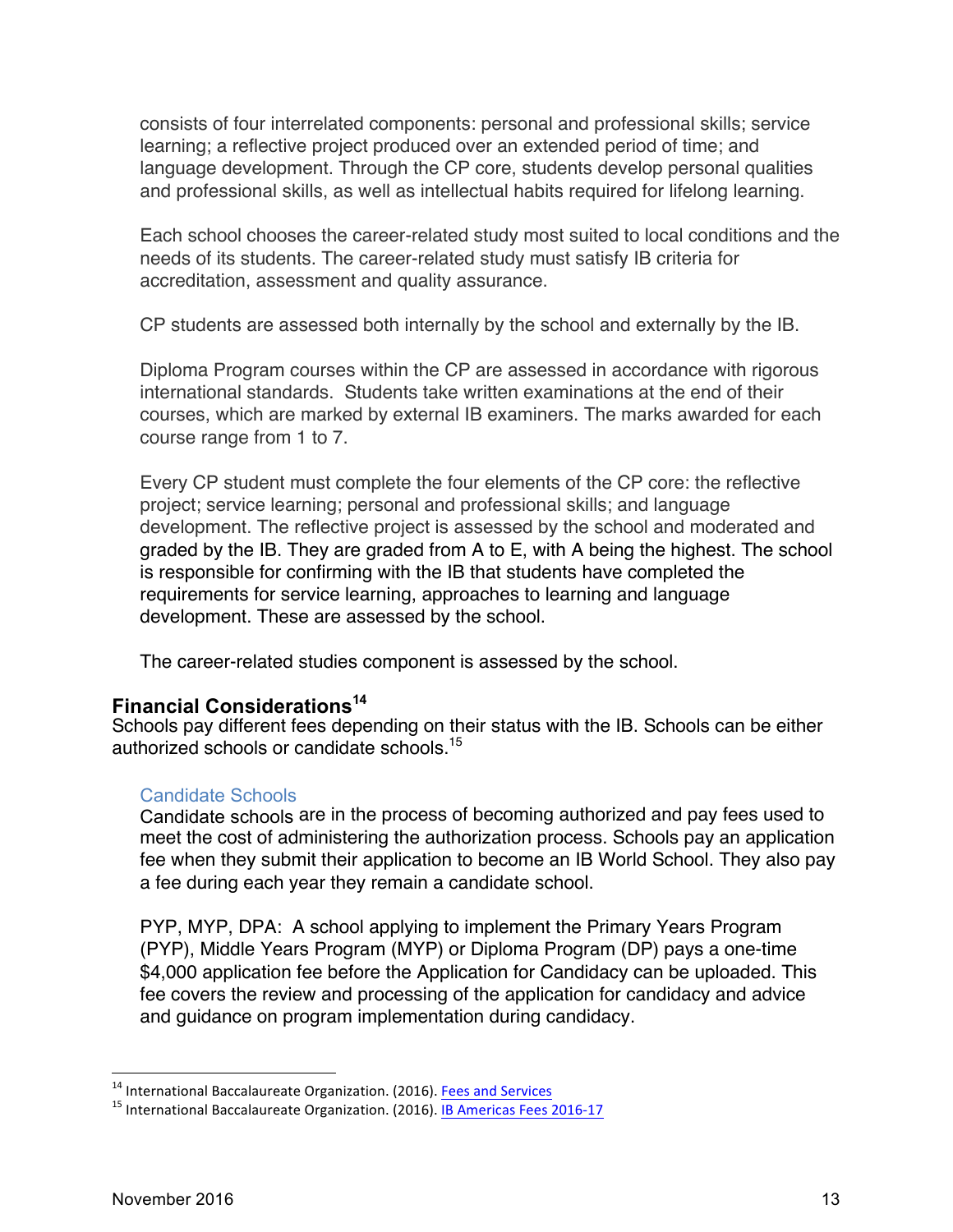Annually, as long as the school is a candidate, the school pays a fee of \$9,500. The fee covers such items as access to the Online Curriculum Center, advice from the IB regional office or approved consultants, 20 hours of remote consultancy per candidate year, review and processing of the Application for Authorization and the two-day on-site verification visit including travel, incidental costs, and writing and processing the report. The local school must provide accommodations for the site visit team.

CP at approved DP schools: Fees are different for schools wishing to offer Careerrelated programs. The fees vary based on whether the school already offers the Diploma Program.

CP schools already offering the DP and Continuum schools are charged a candidate fee of \$8,500 when applying for the CP program but do not pay an annual candidate fee in the subsequent years until authorization. This fee covers access to curriculum materials and updates, advice from the regional IB office or from approved IB consultants, 10 hours of remote consultancy, review and processing of the Application for Authorization, and the one-day on-site verification visit including travel, incidental costs, and writing and processing the report. The local school must provide accommodations for the site visit team.

CP at schools not approved for DP: Until 2018, the application fee for CP schools without an authorized Diploma program is waived. Annually the school must pay the candidate fee which is \$9,500. The waived application fee covers the review and processing of the Application for Candidacy and provides advice and guidance on program implementation. The annual Candidate Fee covers such costs as access to curriculum materials and updates, advice through the regional IB office or approved IB consultants, 10 hours of remote consultancy, review and processing of the Application for Authorization, and a one-day on-site verification visit including travel, incidental costs, and writing and processing the report. The local school must provide accommodations for the site visit team.

Application and Candidate Deadlines. For schools beginning the IB program in August or September, the application deadline is April 1. Schools should anticipate the candidacy process will entail two years with the program being implemented in the third calendar year. For example, if a school applies for candidacy in April 2017, the school should plan on the program being implemented in August/September 2019. The annual candidate fee is due September 1 of each year.

#### Authorized IB World Schools

Authorized IB World Schools are approved to deliver the various IB programs. Each year, an IB World School pays a fee for each program they are authorized to teach. There are other services available for a fee, but only one fee payment is required to deliver an IB program. The IB also conducts periodic evaluation visits, which have an additional fee attached.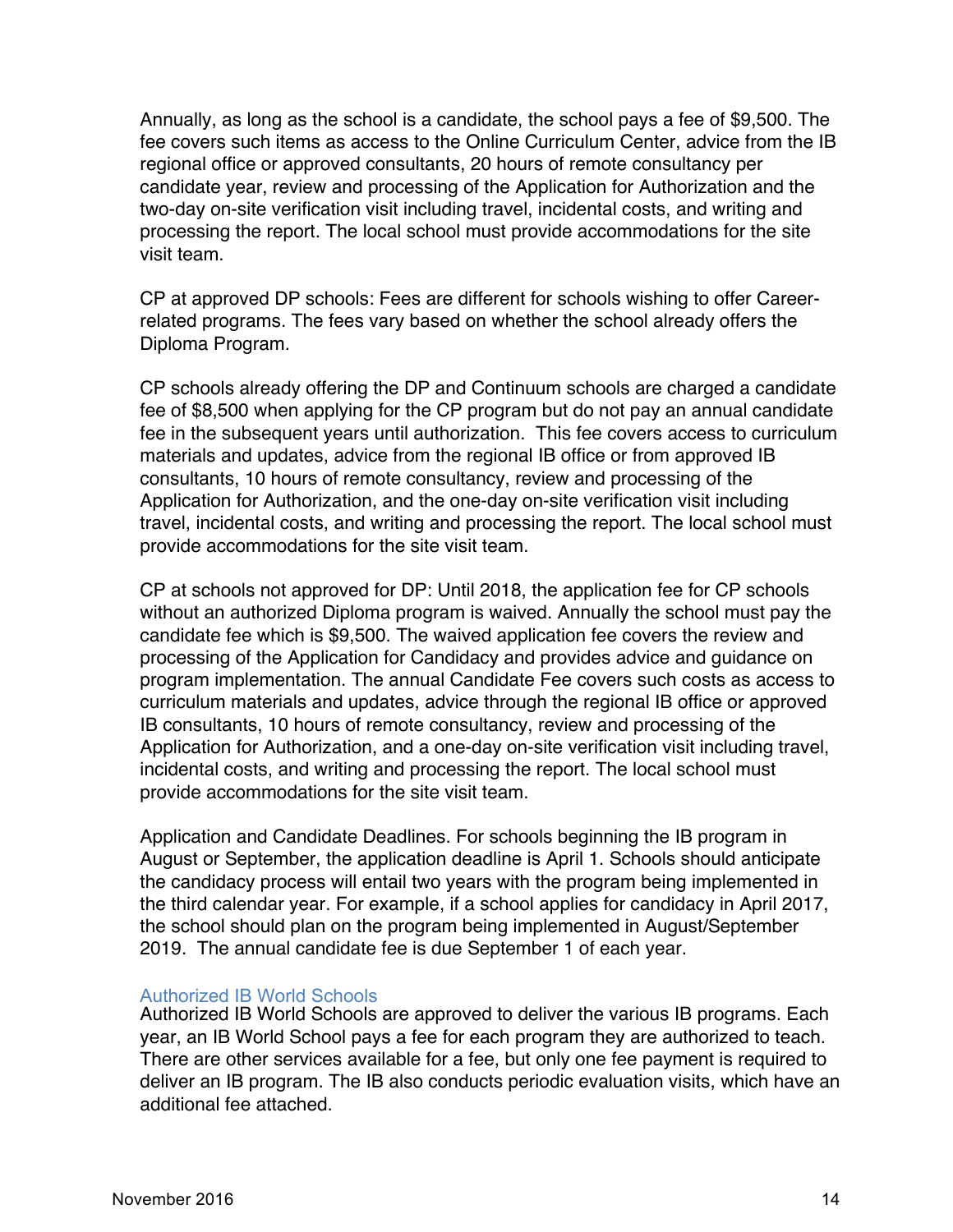The following fees are valid from September 2016 through August 2017.

| <b>IB Program Type</b>         | <b>2016-17 Annual</b><br><b>School Fee</b> |  |  |  |  |
|--------------------------------|--------------------------------------------|--|--|--|--|
| Diploma Program                | \$11,370                                   |  |  |  |  |
| Middle Years Program           | \$9,800                                    |  |  |  |  |
| <b>Primary Years Program</b>   | \$8,310                                    |  |  |  |  |
| Career-related Program with DP | \$1.440                                    |  |  |  |  |

In future years, schools will be able to offer CP without providing the Diploma Program. For those schools, the annual school fee will be \$8,500.<sup>16</sup>

If a school offers a combination of the Primary Years Program (PYP), the Middle Years Program (MYP) and the Diploma Program (DP)-or offers all three-that school pays a reduced fee, to reflect their commitment to the IB.

#### **IB Examination Fees<sup>17</sup>**

In the Middle Years Program (MYP), Diploma Program (DP) and Career-related Program (CP), students take exams. Schools pay registration fees for each student and exam fees for subject areas tested. The costs of registration varies from \$51 (MYP)-\$168 (DP) per student. Subject examination fees vary from \$72–\$116 with core fees per student varying from \$10-\$89. Comprehensive information about examination fees can be found on the International Baccalaureate Organization website.

Schools and students receive a variety of services as a result of these fees. Schools receive a coordinator's handbook, access to IB answers, access to the IB information system, and teacher feedback including subject reports. Students receive the assessment, access to results, a printed certificate and transmission of results to universities worldwide, upon request.

**Pennsylvania International Baccalaureate Exam Fee Reduction**: For 2016-17, Pennsylvania will provide financial support per International Baccalaureate Exam for qualifying low-income students on a first-come, first-serve basis until funding is exhausted.<sup>18</sup> The most recent information on funding is found on the Pennsylvania Department of Education's website.

<sup>&</sup>lt;sup>16</sup> International Baccalaureate Organization. (2016). **Fees for Authorized Schools** <sup>17</sup> International Baccalaureate Organization. (2016). **Assessment Fees and Services** 

 $18$  Definition of qualifying low-income students: Low-income students will be identified as eligible for test fee reimbursement if they are from families that meet the criteria used by the U.S. Secretary of Education to Determine allocations under section 1124 of Title I of ESEA, children eligible for free or reduced lunches under the National School Lunch Act, children in families receiving assistance under Part A of Title IV of the Social Security Act, or children eligible to receive medical assistance under the Medicaid program under Title XIX of the Social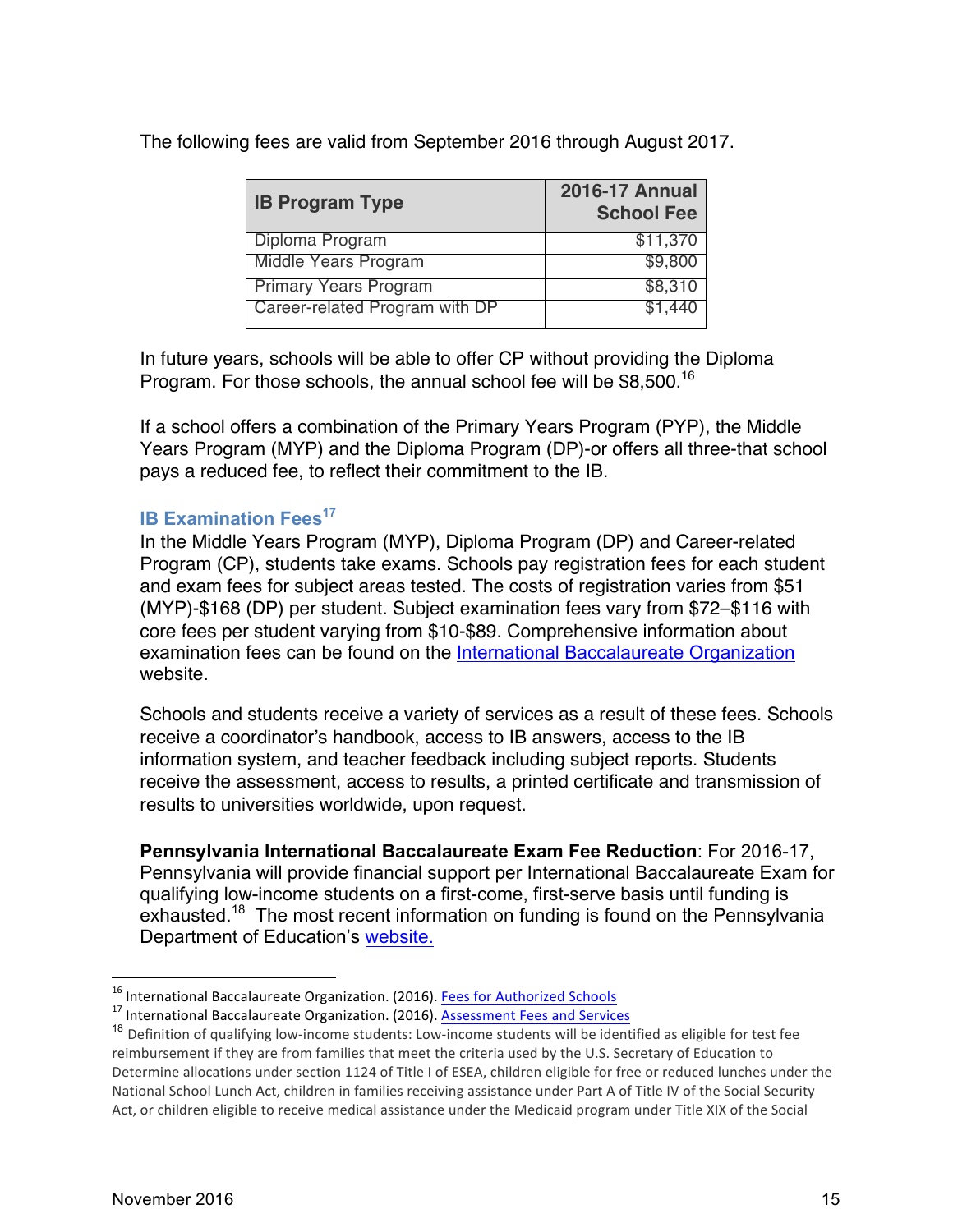#### **Student Admissions, Access, Supports**

There are various ways schools can help prepare students to be ready to enroll in International Baccalaureate programs. A school district can become a continuum school with programs at multiple grade levels. Or, a middle school can focus its curriculum on courses that are scaffolded to prepare students for the rigor of an IB Diploma program or Career-ready program.

#### **Fulfilling Equity Goals**

Before embarking on a program to address equity goals, best practice encourages the examination of school collected data to inform the decision-making process on the root causes of IB participation inequities. It is most critical to ensure that student admission criteria to the program are not unnecessarily disqualifying students, who, with proper extra supports, could reasonably be successful in an IB program.

**Low-income and Minority Students**: IB programs have shown growth in the numbers of low-income and minority students enrolled. These students have performed well post-graduation with college persistence and graduation. Hence, building a program that provides supports for these student populations can result in significant advantages for these students.

- Develop a curriculum pathway that includes IB preparation content to increase the number of students qualified to register.
- Remove school-based barriers that prohibit true open-enrollment.
- Make IB the default pathway (an opt-out rather than an opt-in model)
- Focus on mastery and deeper learning in DP courses by covering fewer topics in greater depth increases access for more student populations.

#### **Student Supports<sup>19</sup>**

The IB curriculum is rigorous. Studies have found that successful students struggle to find a balance between academic and personal/social life while enrolled in the program.<sup>20</sup> By providing robust supports for students, students can increase their success in the program. Potential supports include:

- **Institute peer and professional tutoring;**
- Build peer support networks including peer and community mentors;
- Proactive and ongoing monitoring of individual student progress and tailored interventions;

Security Act or children rendered eligible through an alternate method that combines or extrapolates from those data sources. In most schools in Pennsylvania, eligibility for AP and IB test fee reduction will be synonymous with eligibility for the Free and Reduced Lunch Program.

<sup>19</sup> International Baccalaureate Organization. (2016). International Baccalaureate: National Trends for Low-Income

 $\frac{\text{Students 2008-2014}}{\text{20}}$  International Baccalaureate Organization. (2016). International Baccalaureate Implementation Study: Examination of District-wide Implementation in the US

 $\overline{a}$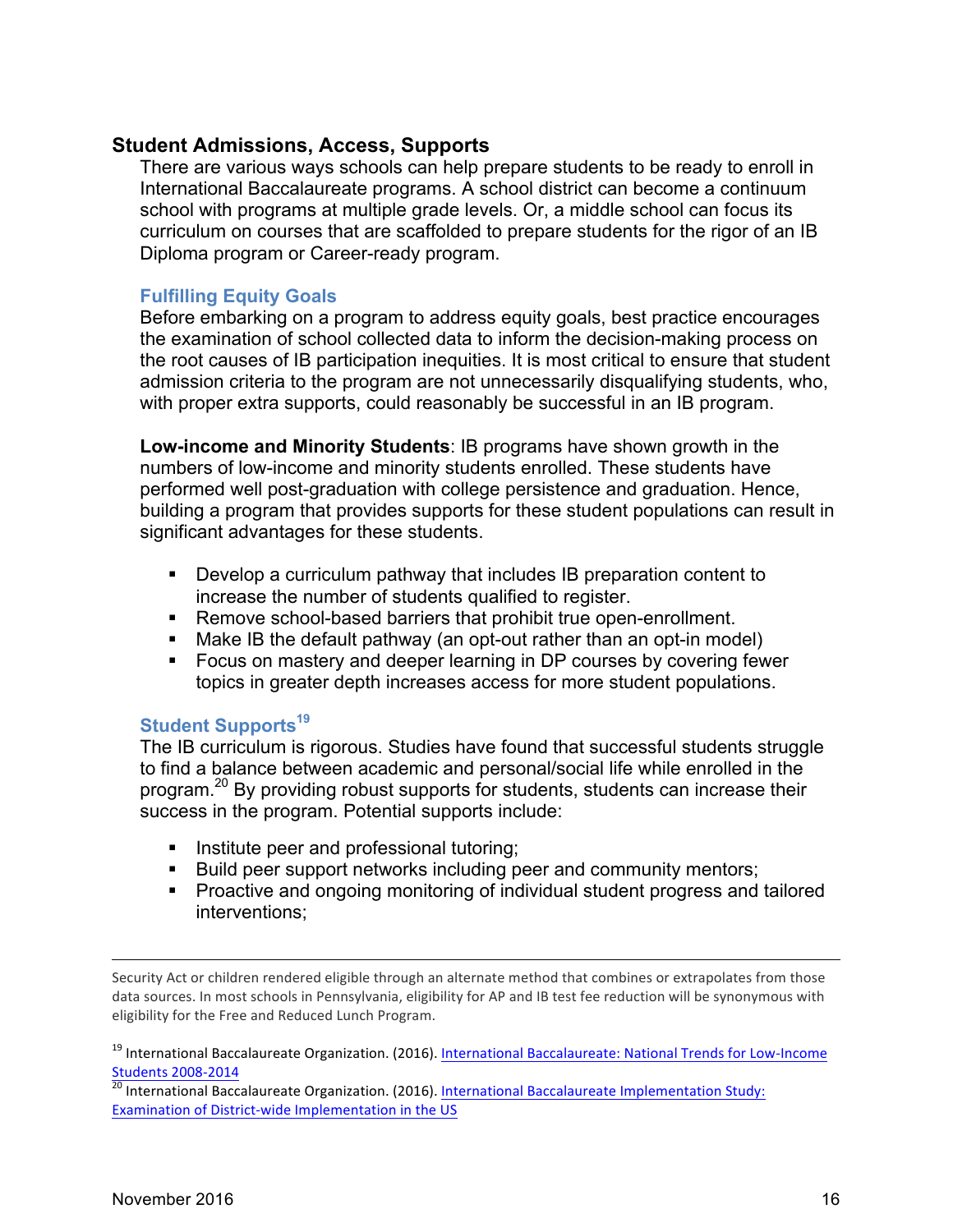- Establish wrap-around services to prevent or respond to factors that might interfere with student's ability to focus on academics;
- Build a culture of high expectations for all students;
- Emphasize time management skills;
- Emphasize academic and study skills to prepare students for college success;
- Create systematic college planning processes for all students by focusing on the PA Career Education and Work Standards; and/or
- § Proactively provide information to parents and families about college including an early focus on financing college through multiple avenues.

#### **Resources**

IB provides an online forum for schools and teachers. Schools and organizations participating in the IB are encouraged to exchange ideas and good practice in the development and delivery of IB education and to promote student exchanges, either face-to-face or electronically, to enhance students' international understanding.

IB also provides a digital toolkit. The digital toolkit is designed to provide authorized IB World Schools with a range of communications materials that can be used to present the IB and its programs to stakeholders such as students, parents, teachers and school boards as well as universities and government bodies.

#### **Program Examples**

Each authorized IB World School has a primary contact that is listed on the IB website. Questions can be directed to these contacts.

| <b>School</b>                                           | <b>PYP</b> | <b>MYP</b> | <b>DP</b> | CP | <b>Entity</b><br><b>Type</b> | City           |
|---------------------------------------------------------|------------|------------|-----------|----|------------------------------|----------------|
| Barack Obama Academy of International<br><b>Studies</b> |            | X          | X         |    | <b>State</b>                 | Pittsburgh     |
| Central High School                                     |            |            | X         |    | <b>State</b>                 | Philadelphia   |
| Chambersburg Area Senior High School                    |            |            | X         |    | <b>State</b>                 | Chambersburg   |
| <b>Cumberland Valley High School</b>                    |            |            | X         |    | <b>State</b>                 | Mechanicsburg  |
| Downingtown STEM Academy                                |            |            | X         |    | <b>State</b>                 | Downingtown    |
| George School                                           |            |            | $\times$  |    | Private                      | <b>Newtown</b> |
| George Washington High School                           |            |            | X         |    | <b>State</b>                 | Philadelphia   |
| Harrisburg Academy                                      |            |            | X         |    | Private                      | Wormleysburg   |
| <b>Harriton High School</b>                             |            |            | X         |    | <b>State</b>                 | Rosemont       |
| Joseph E. Hill & Sampson L. Freedman                    |            | X          | X         |    | <b>State</b>                 | Philadelphia   |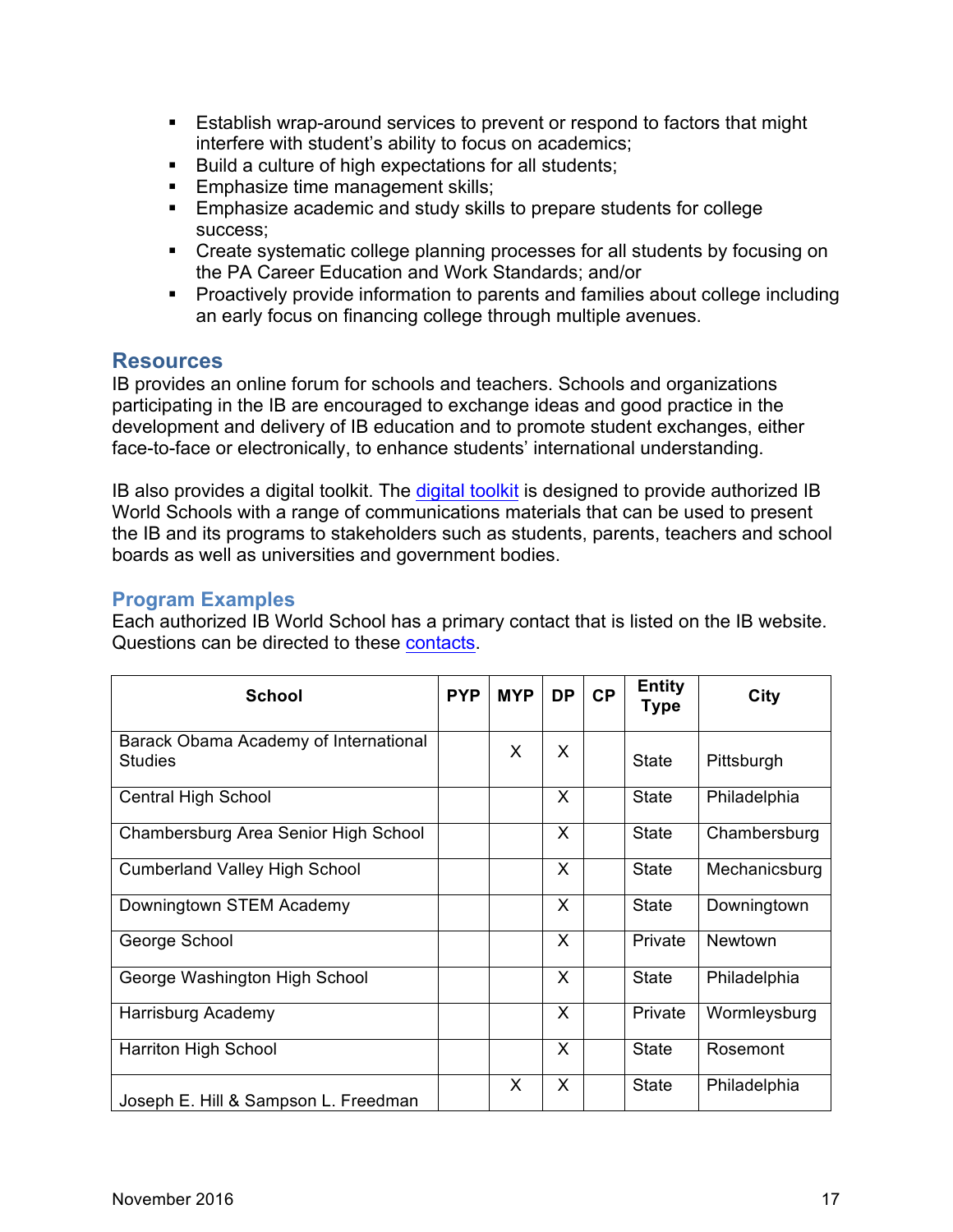| <b>School</b>                                                     | <b>PYP</b> | <b>MYP</b>              | <b>DP</b>    | CP           | <b>Entity</b><br><b>Type</b> | City                   |
|-------------------------------------------------------------------|------------|-------------------------|--------------|--------------|------------------------------|------------------------|
| World Academy                                                     |            |                         |              |              |                              |                        |
| J.P. McCaskey High School                                         |            |                         | $\mathsf{X}$ | $\mathsf{X}$ | <b>State</b>                 | Lancaster              |
| Lehigh Valley Academy Regional<br><b>Charter School</b>           | X          | X                       | X            |              | <b>State</b>                 | <b>Bethlehem</b>       |
| Manheim Township High School                                      |            |                         | $\mathsf{X}$ |              | <b>State</b>                 | Lancaster              |
| <b>Mercyhurst Preparatory School</b>                              |            |                         | X            |              | Private                      | Erie                   |
| Northeast High School                                             |            |                         | $\mathsf{x}$ |              | <b>State</b>                 | Philadelphia           |
| Pan American Academy Charter School                               | X          |                         |              |              | <b>State</b>                 | Philadelphia           |
| Philadelphia High School for Girls                                |            |                         | $\sf X$      |              | <b>State</b>                 | Philadelphia           |
| <b>School Lane Charter School</b>                                 |            | X                       |              |              | <b>State</b>                 | <b>Bensalem</b>        |
| Upper St. Clair School District                                   |            |                         |              |              |                              |                        |
| <b>Streams Elementary School</b>                                  | X          |                         |              |              | <b>State</b>                 | <b>Upper St. Clair</b> |
| Boyce Middle School                                               |            | $\mathsf{X}$            |              |              | <b>State</b>                 | <b>Upper St. Clair</b> |
| Fort Couch Middle School                                          |            | $\mathsf{X}$            |              |              | <b>State</b>                 | Upper St. Clair        |
| Upper St. Clair High School                                       |            | $\overline{\mathsf{X}}$ | $\mathsf{X}$ |              | <b>State</b>                 | Upper St. Clair        |
| Vincentian Academy                                                |            |                         | $\mathsf{X}$ |              | Private                      | Pittsburgh             |
| William W. Bodine High School for<br><b>International Affairs</b> |            |                         | X            |              | <b>State</b>                 | Philadelphia           |
| <b>Woodrow Wilson Middle School</b>                               |            | X                       |              |              | <b>State</b>                 | Philadelphia           |
| York Academy Regional Charter School                              | X          |                         |              |              | <b>State</b>                 | York                   |

§ **Chambersburg Area School District**-Chambersburg Area Senior High School offers students the ability to enroll in an IB program. The IB Program offers a continuum of programs that is holistic and challenging for the highly motivated student. Students gain rigorous and balanced academic preparation while learning how to think critically and apply what they have learned in different contexts. CASHS will be offering the Diploma Program to 11th and 12th-grade students. The first cohort began in August 2015. The Program will only be offered at CASHS and will be taught by certified IB trained teachers who are currently successful CASHS teachers. A student may choose to enroll in the full Diploma Program or take specific IB courses to earn an IB Certificate.<sup>21</sup>

<sup>&</sup>lt;sup>21</sup> Chambersburg Area School District. (2016). International Baccalaureate Home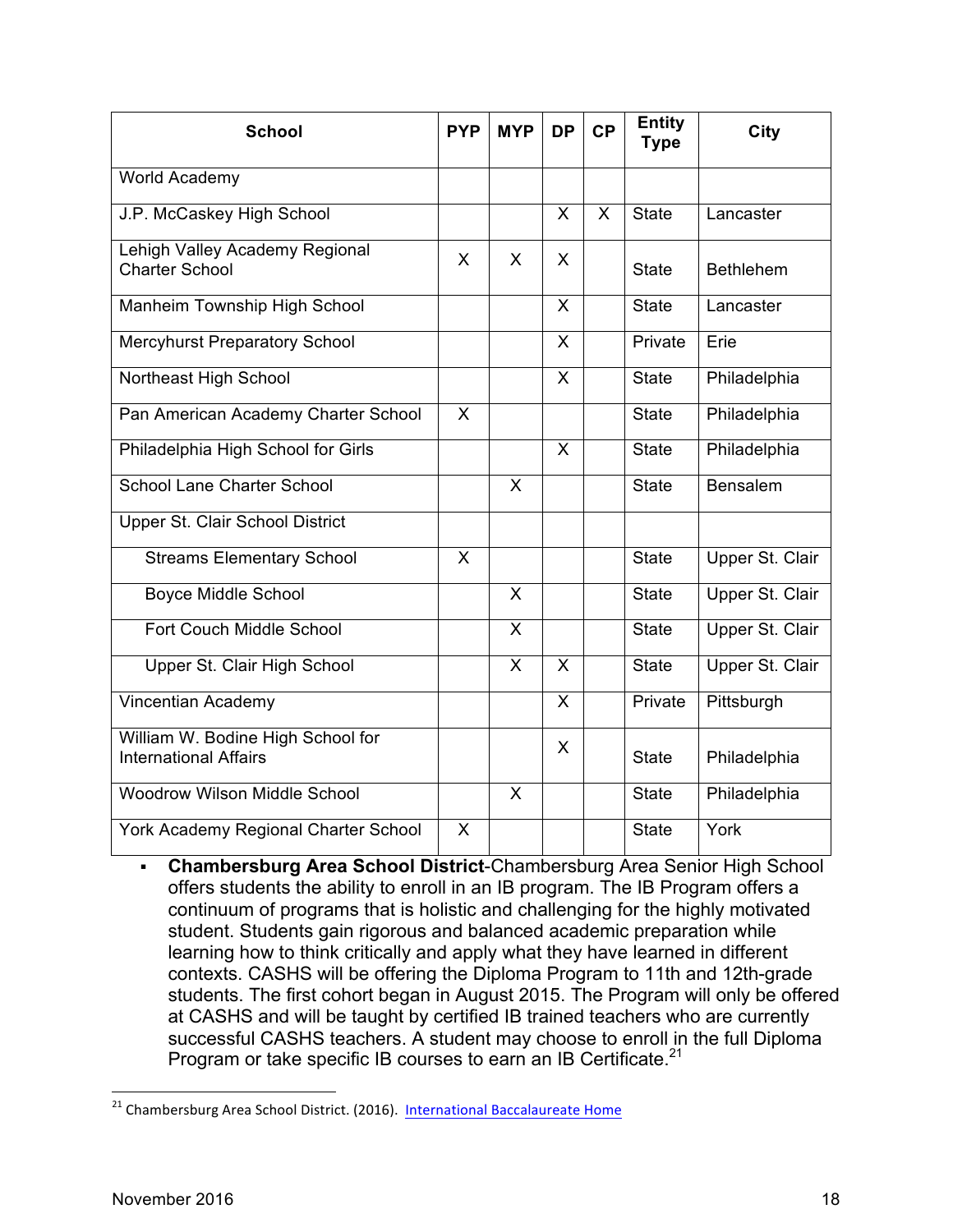§ **Harrisburg Academy**-Harrisburg Academy is the first school in the Harrisburg area to receive IB World school accreditation and offers the IB Diploma Program to its Upper School students. The IB Diploma Program aligns with the Academy's high-quality college preparatory format and globally minded mission. Academy high school students may choose to pursue a full IB Diploma or may enroll in individual IB courses to earn a Certificate. At the successful completion of the program, students receive an IB Diploma in addition to their Harrisburg Academy diploma, which may also result in advanced placement in college or credits. Since 2009, Harrisburg Academy has awarded 55 IB Diplomas to its students.<sup>22</sup>

Harrisburg Academy's one-of-a-kind International Baccalaureate (IB) Scholarship for Summer Study provides up to four high school students travel funds for national or international travel and summer study to an academic or service learning program. Tenth-grade students pursuing a full IB Diploma or planning to take four or more IB Certificate classes at the Academy are eligible to apply for the award. This scholarship is awarded to both new and returning students. $^{23}$ 

§ **J.P. McCaskey High School–**School District of Lancaster is the only district in Pennsylvania that has an authorized IB Career-related Program. The district also has an authorized Diploma Program and is currently working on adding a Middle Years Program. CP students can select a career focus from any of the career and technology education PDE-approved Program of Study offered by the district. While the CP program is only a small portion of students enrolled in IB programs at the district, the CP program adds a rigor and pedagogy for students who aspire to attend college and who have a career focus.

CP students must take the required two-year IB Approaches to Learning courses to be prepared for the CP certificate. In addition to the Approaches to Learning (ATL) curriculum, the students explore ethical dilemmas within their career and technology field, culminating in the Reflective Project. The students achieve a minimum of 50 hours of extended world language instruction. The ATL class coordinates and monitors the service project hours. CP students must also elect two IB courses from the Diploma Program.<sup>24</sup>

#### **PDE Contact Information**

International Baccalaureate Career-related Program: Lee Burket, Iburket@pa.gov

#### **Helpful Links**

■ Program Authorization Booklets–Each of these booklets provide detailed information to aid a school seeking authorization to become an IB World School o Primary Years Program

<sup>&</sup>lt;sup>22</sup> Harrisburg Academy. (2016). The IB Diploma Program at Harrisburg Academy<br><sup>23</sup> Harrisburg Academy. (2016). <u>IB Scholarship for Summer Study</u> 24School District of Lancaster (2015). 2016-17 Curriculum Guide, page 40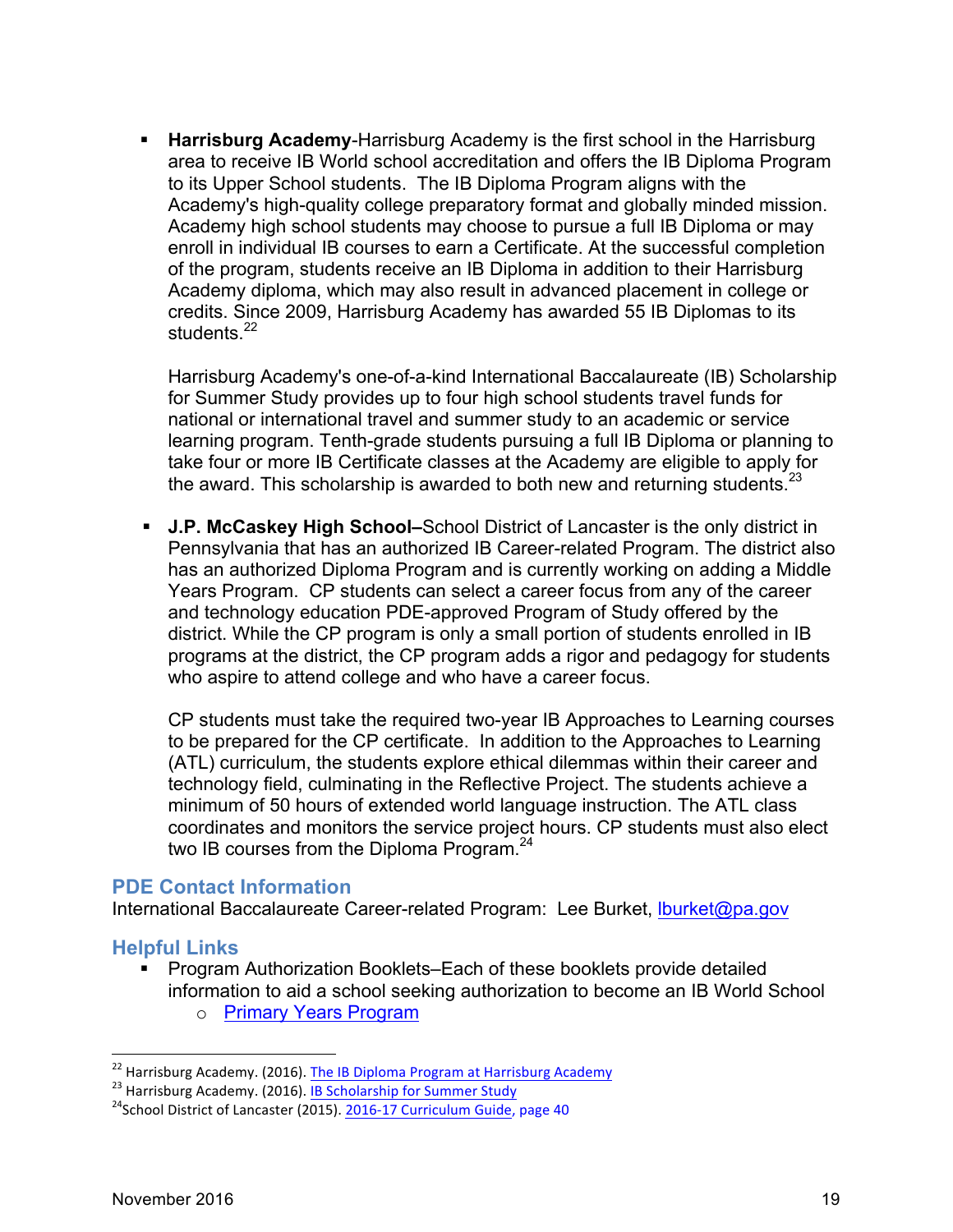- o Middle Years Program
- o Diploma Program
- o Career–related Program
- International Baccalaureate Organization–Information on IB around the world
- **IB Americas (IBA)–Information about IB World Schools in Central, North and** South America, including professional development workshops.
- Association of IB World Schools–The Associations of IB World Schools in the Americas are organizations of schools within a given geographic area.
- IB Digital Toolkit–The digital toolkit contains IB promotional resources (e.g., brochures, presentations, logos, etc.) for students, parents, teachers and others.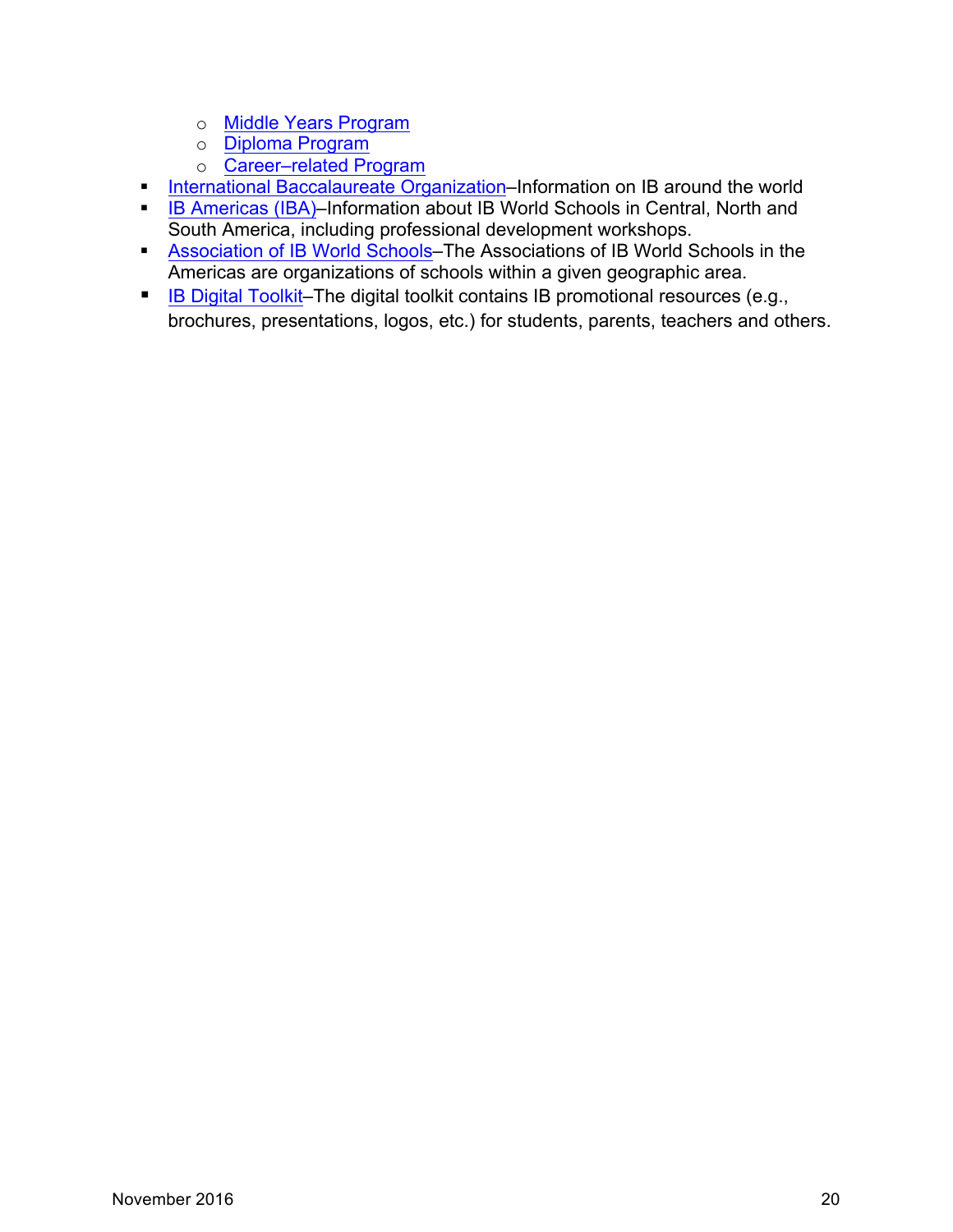### **References**

Byrd, S., Ellington, L., Gross, P., Jago, C., & Stern, S. (2007). Advanced Placement and International Baccalaureate: Do They Desrve Gold Star Status*?* Washington DC: Thomas B Fordham Institute.

Taylor, J. (2015). A Survey of Research on Post-secondary Outcomes for International Baccalaureate Students*.* Office of Academic Affairs. Boulder, CO: University of Colorado.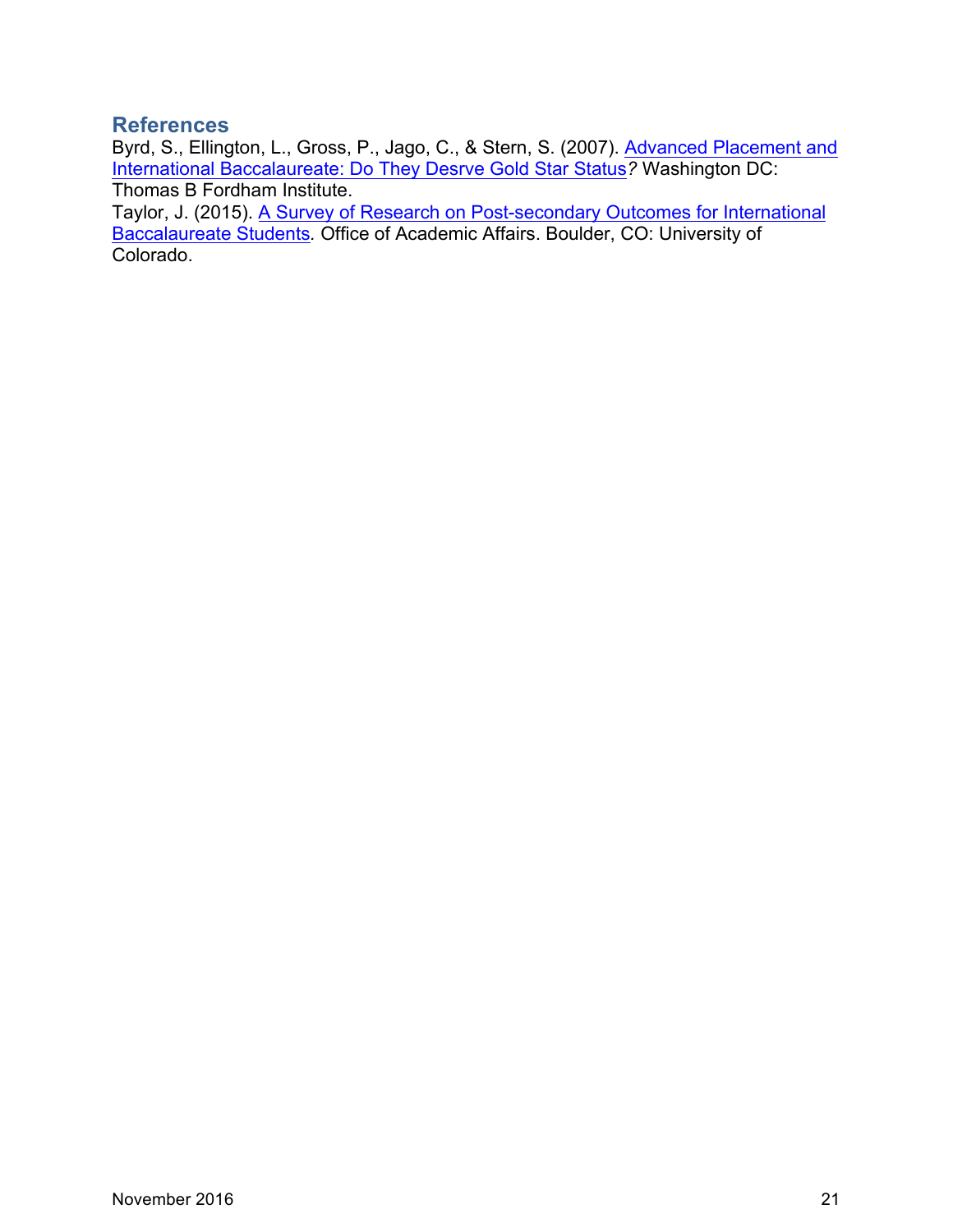# **Appendix A**

## **Pennsylvania Colleges and Universities Accepting International Baccalaureate Credits**

Below is a partial listing of PA colleges and universities that accept IB credits. The links provided direct you to the particular online resource that identifies that institution's credit acceptance process or policy. Students should always ask admissions offices if they have a policy on accepting IB credits, even if it is not stated in the institution's catalog or on their website.

Albright College Art Institute of Pittsburgh Bucknell University Bryn Mawr College Carnegie Mellon Cedar Crest Clarion University of Pennsylvania Drexel University Duquesne University Elizabethtown College Gettysburg College Grove City College Juniata College Kings College Lehigh University Mercyhurst University Messiah College Millersville University Moravian College Muhlenberg College Pennsylvania State University Slippery Rock University Temple University University of Pennsylvania